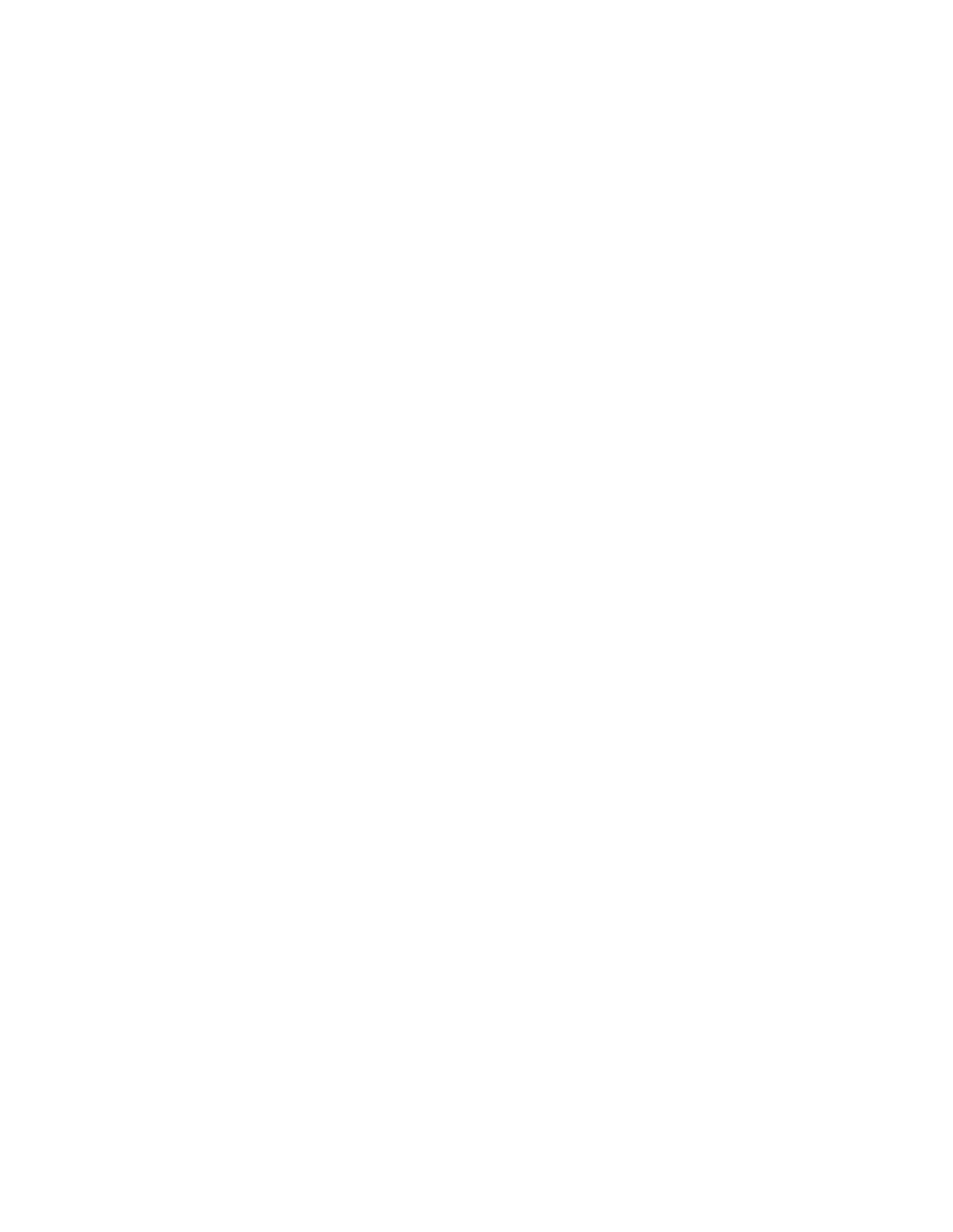

## **Table of Contents**

|        | Page     |
|--------|----------|
| 1.     |          |
| 1.1.   |          |
| 1.1.1. |          |
| 1.2.   |          |
| 1.2.1  |          |
| 1.2.2. |          |
| 1.2.3. |          |
| 1.2.4. |          |
| 1.2.5. |          |
| 1.2.6. |          |
| 1.2.7. |          |
| 2.     |          |
| 2.1    |          |
| 2.2.   |          |
| 2.2.1. |          |
| 2.2.2. |          |
| 2.2.3. |          |
| 3.     | $.3 - 1$ |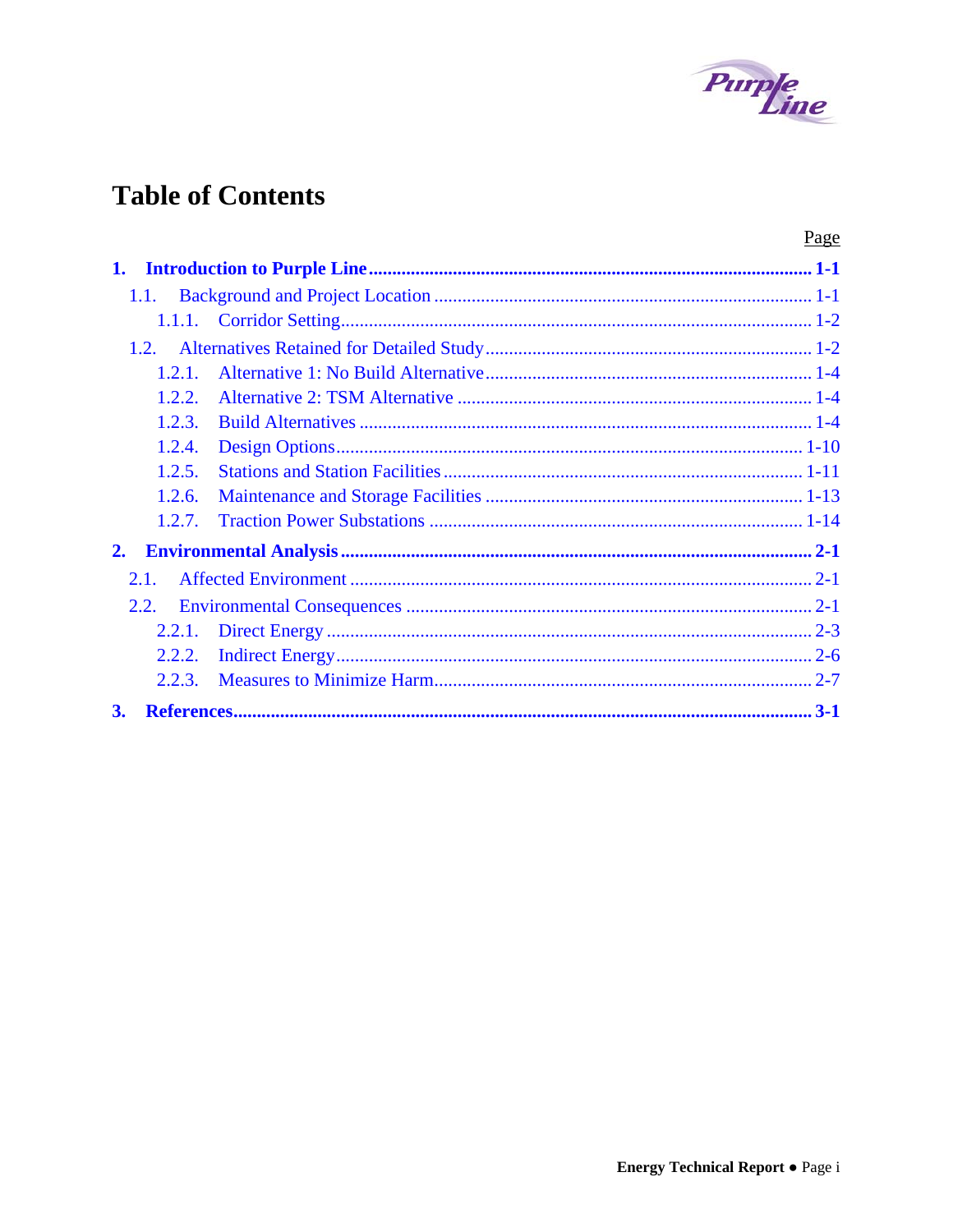

## **List of Tables**

## **List of Figures**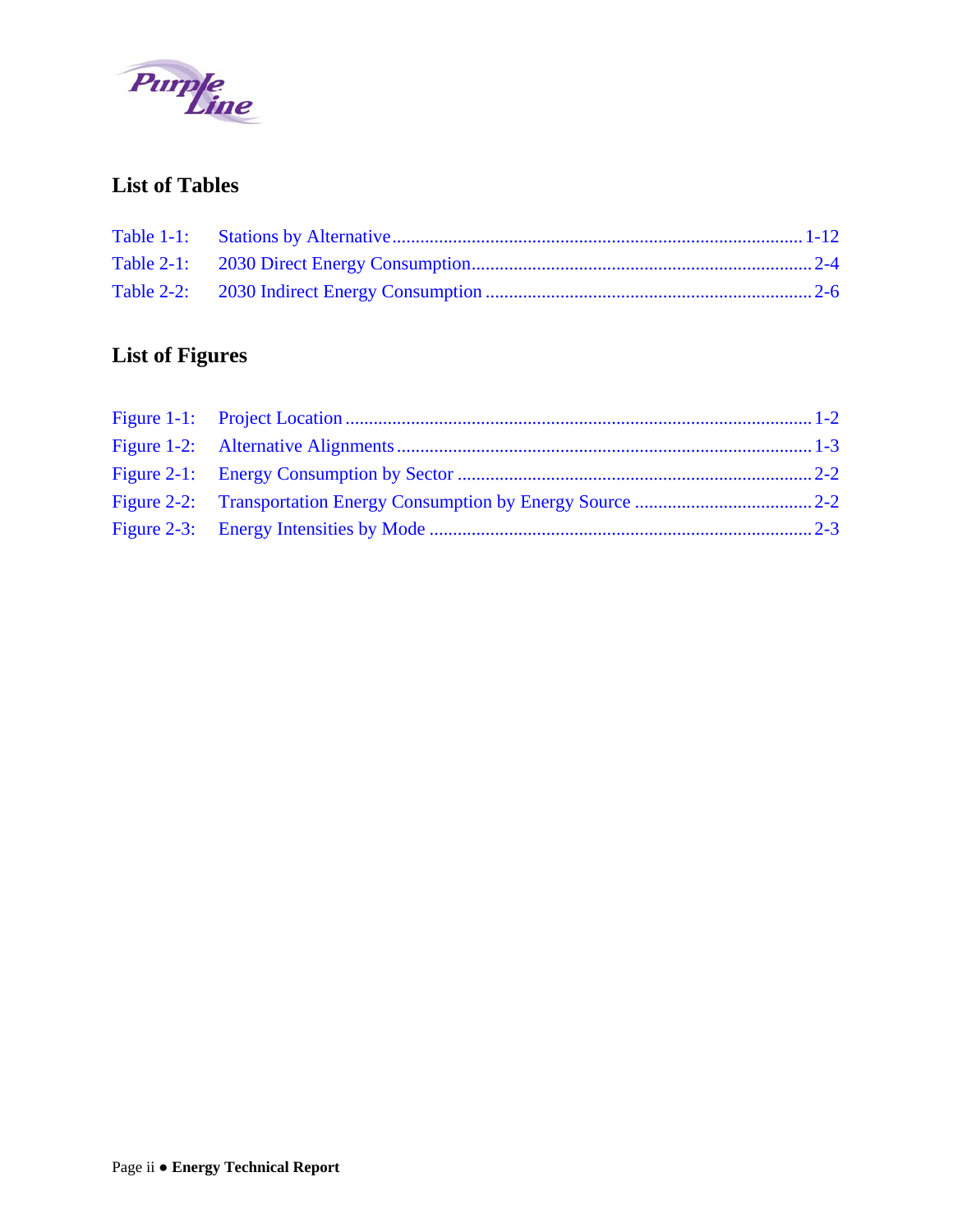

## <span id="page-4-0"></span>**1. Introduction to Purple Line**

The Maryland Transit Administration is preparing an Alternatives Analysis and Draft Environmental Impact Statement (AA/Draft EIS) to study a range of alternatives for addressing mobility and accessibility issues in the corridor between Bethesda and New Carrollton, Maryland. The corridor is located in Montgomery and Prince George's Counties, just north of the Washington, D.C. boundary. The Purple Line would provide a rapid transit connection along the 16-mile corridor that lies between the Metrorail Red Line (Bethesda and Silver Spring Stations), Green Line (College Park Station), and Orange Line (New Carrollton Station). This *Energy Technical Report* presents the analysis of potential energy effects that were summarized in the AA/DEIS. It describes the methodology used for the analysis and the results of that analysis.

#### **1.1. Background and Project Location**

Changing land uses in the Washington, D.C. area have resulted in more suburb-to-suburb travel, while the existing transit system is oriented toward radial travel in and out of downtown Washington, D.C. The only transit service available for east-west travel is bus service, which is slow and unreliable. A need exists for efficient, rapid, and high capacity transit for east-west travel. The Purple Line would serve transit patrons whose journey is solely east-west in the corridor, as well as those who want to access the existing north-south rapid transit services, particularly Metrorail and MARC commuter rail service.

The corridor has a sizeable population that already uses transit and contains some of the busiest transit routes and transfer areas in the Washington, D.C. metropolitan area. Many communities in the corridor have a high percentage of households without a vehicle, and most transit in these communities is bus service. Projections of substantial growth in population and employment in the corridor indicate a growing need for transit improvements. The increasingly congested roadway system does not have adequate capacity to accommodate the existing average daily travel demand, and congestion on these roadways is projected to worsen as traffic continues to grow through 2030.

A need exists for high quality transit service to key activity centers and to improve transit travel time in the corridor. Although north-south rapid transit serves parts of the corridor, transit users who are not within walking distance of these services must drive or use slow and unreliable buses to access them. Faster and more reliable connections along the east-west Purple Line Corridor to the existing radial rail lines (Metrorail and MARC trains) would improve mobility and accessibility. This enhanced system connectivity would also help to improve transit efficiencies. In addition, poor air quality in the region needs to be addressed, and changes to the existing transportation infrastructure would help in attaining federal air quality standards.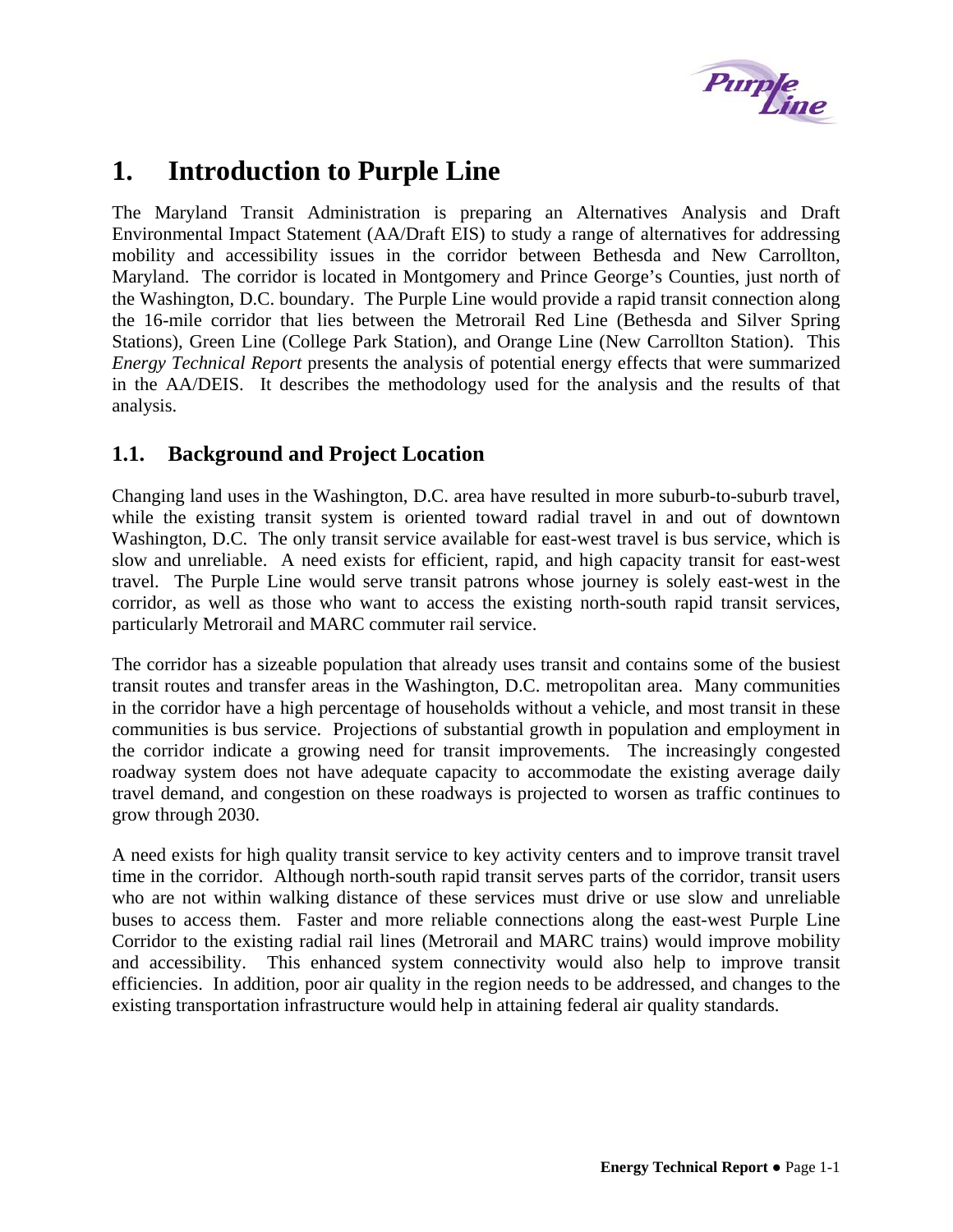<span id="page-5-0"></span>

#### *1.1.1. Corridor Setting*

The Purple Line Corridor, as shown in Figure 1-1, is north and northeast of Washington, D.C., with a majority of the alignment within one to three miles of the circumferential I-95/I-495 Capital Beltway.



**Figure 1-1: Project Location** 

#### **1.2. Alternatives Retained for Detailed Study**

The Purple Line study has identified eight alternatives for detailed study, shown on Figure 1-2. The alternatives include the No Build Alternative, the Transportation System Management (TSM) Alternative, and six Build Alternatives. The Build Alternatives include three using bus rapid transit (BRT) technology and three using light rail transit (LRT) technology.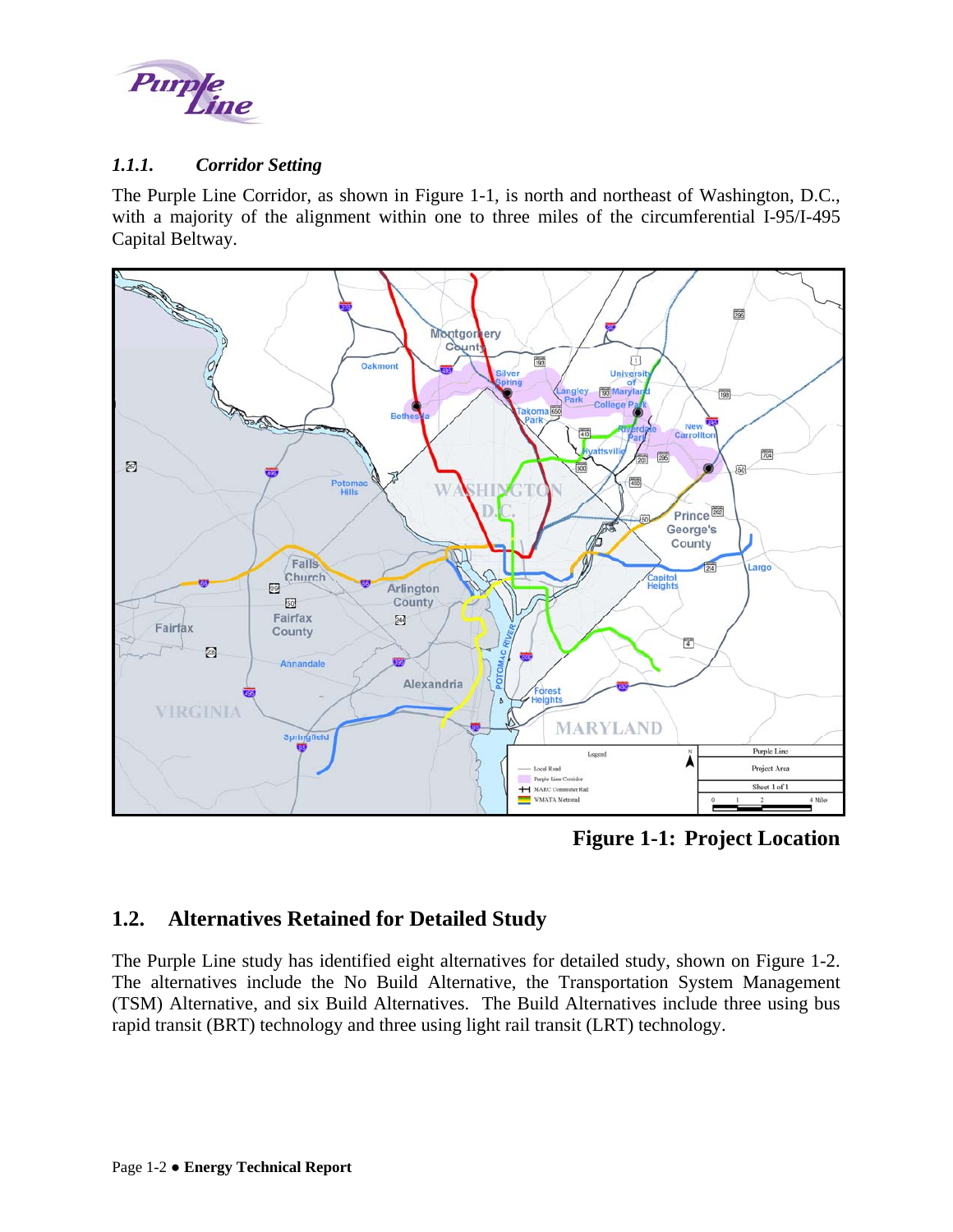

<span id="page-6-0"></span>

**Figure 1-2: Alternative Alignments**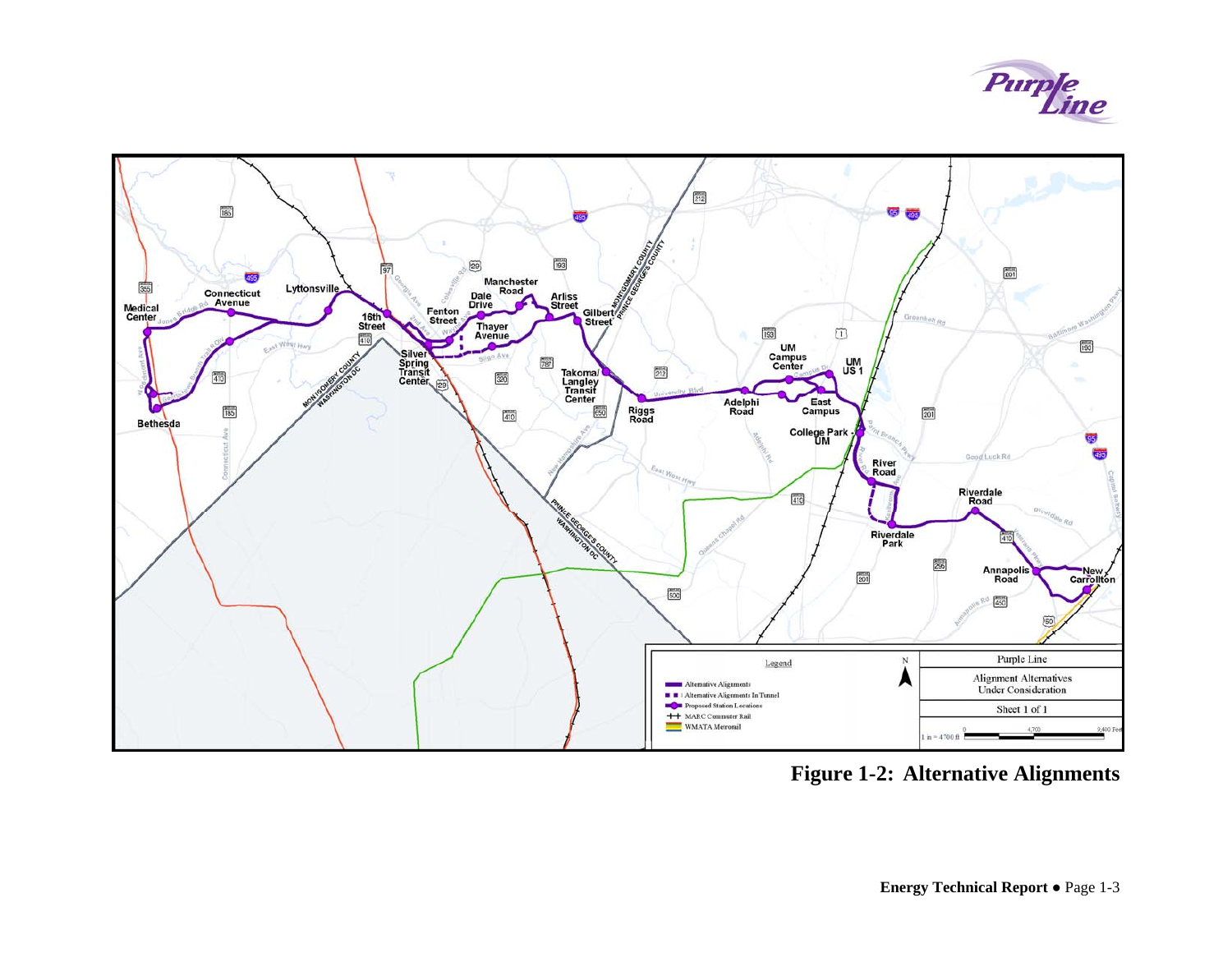<span id="page-7-0"></span>

All alternatives extend the full length of the Purple Line Corridor between the Bethesda Metro Station in the west and the New Carrollton Metro Station in the east, with variations in alignment, type of running way (shared, dedicated, or exclusive), and amount of grade-separation options (e.g., tunnel segments or aerial). For purposes of evaluation, complete alignments need to be considered. These alternatives were used to examine the general benefits, costs, and impacts for serving major market areas within the corridor.

#### *1.2.1. Alternative 1: No Build Alternative*

The No Build Alternative is used as the baseline against which the other alternatives are compared for purposes of environmental and community impacts. The No Build Alternative consists of the transit service levels, highway networks, traffic volumes, and forecasted demographics for horizon year 2030 that are assumed in the local Constrained Long Range Plan of the local metropolitan planning organization (in this case, the Metropolitan Washington Council of Governments).

#### *1.2.2. Alternative 2: TSM Alternative*

The TSM Alternative provides an appropriate baseline against which all major investment alternatives are evaluated for the Federal Transit Administration's New Starts funding program. The New Starts rating and evaluation process begins when the project applies to enter preliminary engineering and continues through final design.

The TSM Alternative represents the best that can be done for mobility in the corridor without constructing a new transitway. Generally, the TSM Alternative emphasizes upgrades in transit service through operational and minor physical improvements, plus selected highway upgrades through intersection improvements, minor widening, and other focused traffic engineering actions. A TSM Alternative normally includes such features as bus route restructuring, shortened bus headways, expanded use of articulated buses, reserved bus lanes, express and limited-stop service, signalization improvements, and timed-transfer operations.

#### *1.2.3. Build Alternatives*

The six Build Alternatives generally use the same alignments; only a few segments have locations where different roadways would be used. The differences between the alternatives are more often the incorporation of design features, such as grade separation to avoid congested roadways or intersections.

#### **Alternative 3: Low Investment BRT**

The Low Investment BRT Alternative would primarily use existing streets to avoid the cost of grade separation and extensive reconstruction of existing streets. It would incorporate signal, signage, and lane improvements in certain places. This alternative would operate mostly in mixed lanes with at-grade crossings of all intersections and queue jump lanes at some intersections. Southbound along Kenilworth Avenue and westbound along Annapolis Road, Low Investment BRT would operate in dedicated lanes. This is the only alternative that would operate on Jones Bridge Road, directly serving the National Institutes of Health and the National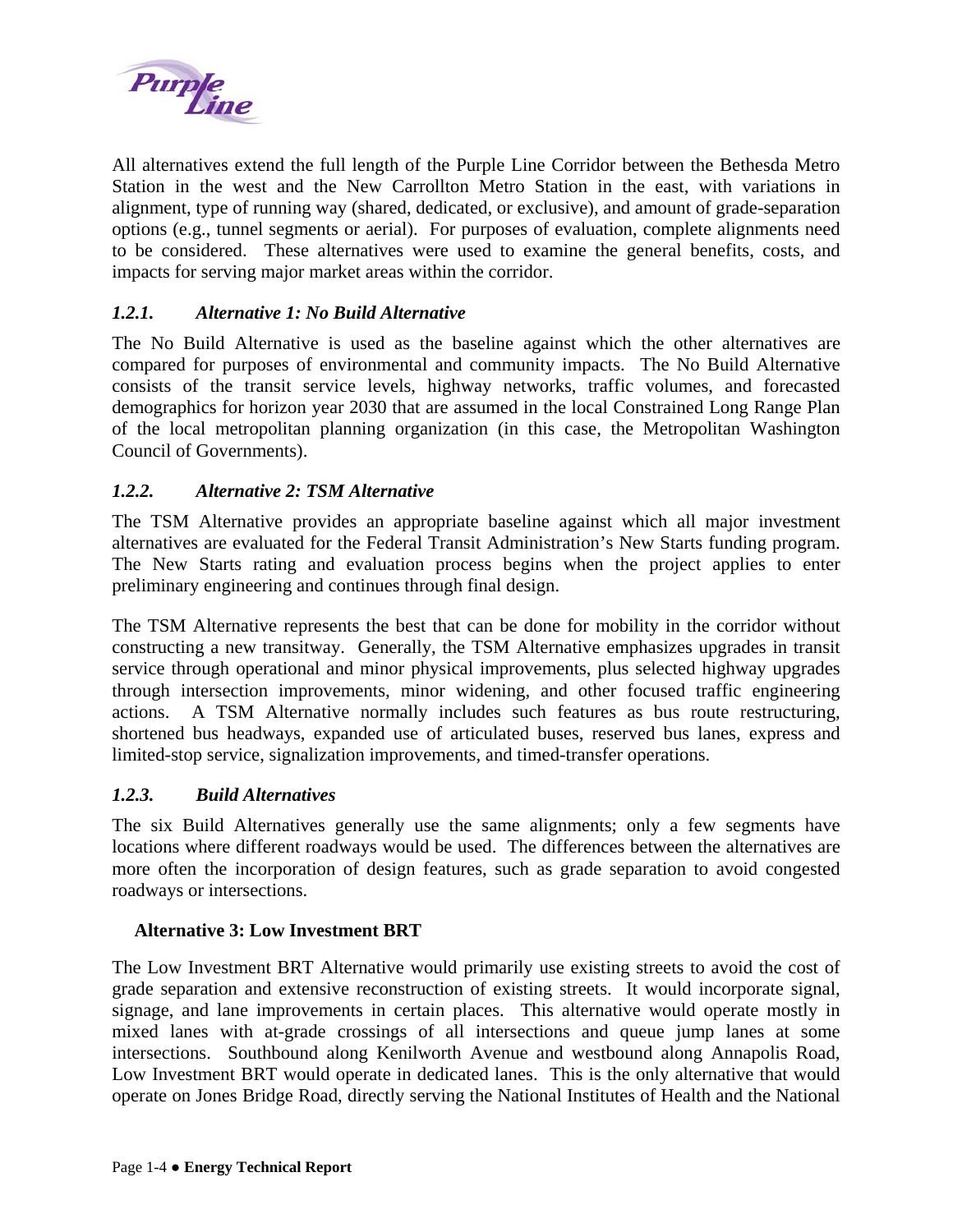

Naval Medical Center near Wisconsin Avenue and Jones Bridge Road. It is also the only alternative that would use the bus portion of the new Silver Spring Transit Center (SSTC). A detailed description of the alternative follows.

From the western terminus in Bethesda, Low Investment BRT would originate at the Bethesda Metro Station bus terminal. The alignment would operate on Woodmont Avenue within the existing curb. At the Bethesda Station, the buses would enter the station via Edgemoor Road and exit onto Old Georgetown Road.

At Wisconsin Avenue, just south of Jones Bridge Road, the transitway would remain on the west side of the road in exclusive lanes. Low Investment BRT would turn onto Jones Bridge Road where the transit would operate in shared lanes with queue jump lanes westbound at the intersection with Wisconsin Avenue and westbound for the intersection at Connecticut Avenue. Some widening would be required at North Chevy Chase Elementary School.

The alignment would continue along Jones Bridge Road to Jones Mill Road where it would turn right (south) onto Jones Mill Road. Eastbound on Jones Bridge Road would be a queue jump lane at the intersection. From Jones Mill Road, the alignment would turn east onto the Georgetown Branch right-of-way, where a new exclusive roadway would be constructed, with an adjacent trail on the south side.

Low Investment BRT would continue on the Georgetown Branch right-of-way, crossing Rock Creek Park on a new bridge, replacing the existing pedestrian bridge. The trail would also be accommodated on the bridge or on an adjacent bridge. A trail connection to the Rock Creek Trail would be provided east of the bridge. The alignment would continue on the Georgetown Branch right-of-way until the CSX corridor at approximately Kansas Avenue.

At this point, the alignment would turn southeast to run parallel and immediately adjacent to the CSX tracks on a new exclusive right-of-way. The trail would parallel the transitway, crossing the transitway and the CSX right-of-way east of Talbot Avenue on a new structure and continuing on the north side of the CSX right-of-way. The transitway would continue on a new roadway between the CSX tracks and Rosemary Hills Elementary School and continue past the school. The transitway would cross  $16<sup>th</sup>$  Street at -grade, where a station would be located. The transitway would continue parallel to the CSX tracks to Spring Street where it would connect to Spring Street and turn to cross over the CSX tracks on Spring Street. The alignment would continue on Spring Street to 2<sup>nd</sup> Avenue where it would turn east. Buses would operate in shared lanes on Spring Street and Second Avenue.

Low Investment BRT would cross Colesville Road at-grade and continue up Wayne Avenue to Ramsey Street, where the buses would turn right to enter the SSTC at the second level.

The buses would leave the SSTC and return to Wayne Avenue via Ramsey Street. Low Investment BRT would continue east on Wayne Avenue in shared lanes. After crossing Sligo Creek Parkway, the alignment would operate in shared lanes.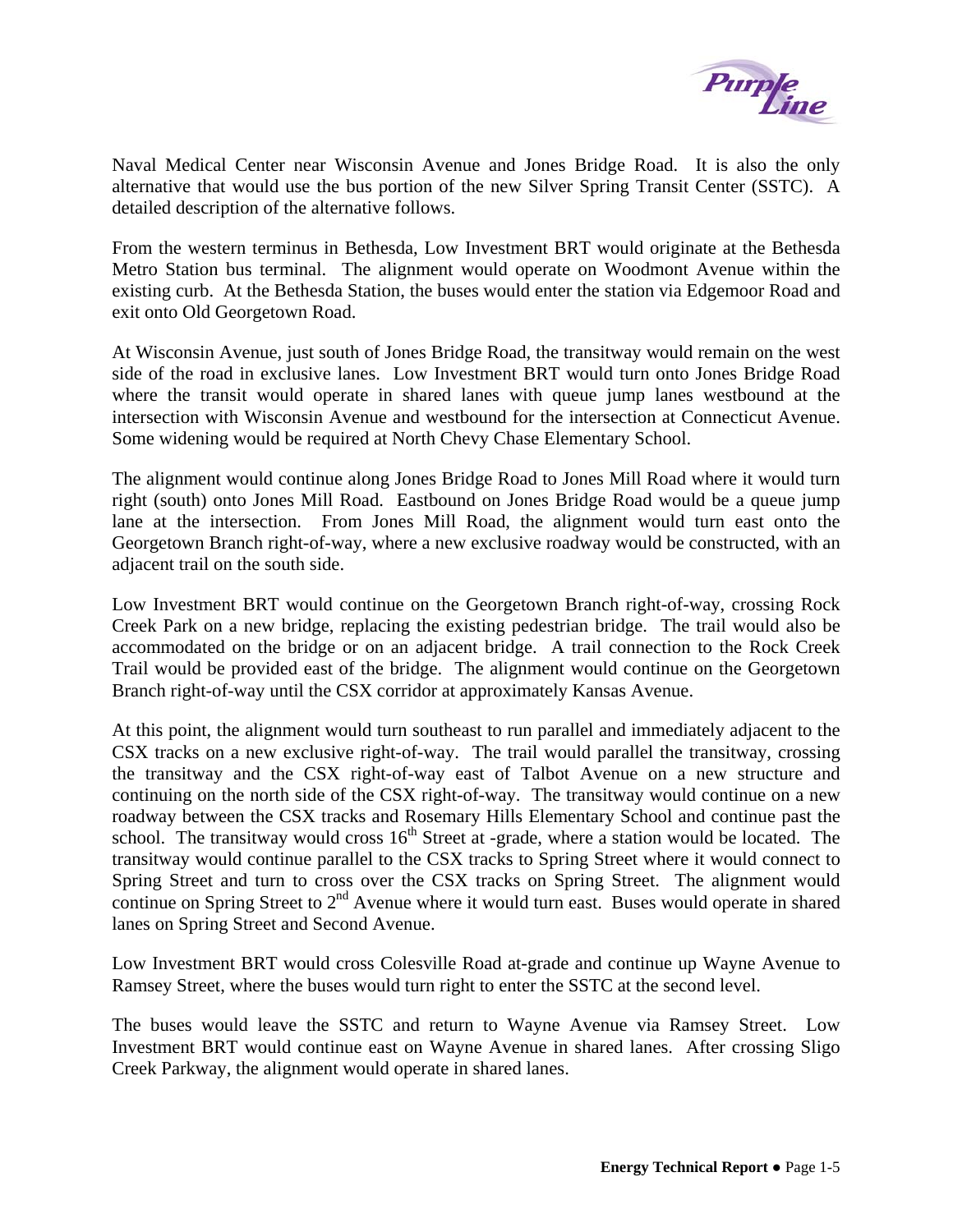

At Flower Avenue, the alignment would turn left (south) onto Arliss Street, operating in shared lanes to Piney Branch Road. At Piney Branch Road, the alignment would turn left to continue in shared lanes to University Boulevard.

Low Investment BRT would follow University Boulevard to Adelphi Road. The lanes on University Boulevard would be shared. At Adelphi Road, the alignment would enter the University of Maryland campus on Campus Drive. The alignment would follow the Union Drive extension, as shown in the University of Maryland Facilities Master Plan (2001-2020), through what are currently parking lots. The alignment would follow Union Drive and then Campus Drive through campus in mixed traffic and the main gate to US 1.

Low Investment BRT would operate on Paint Branch Parkway to the College Park Metro Station in shared lanes. The alignment would then follow River Road to Kenilworth Avenue in shared lanes. Along Kenilworth Avenue, the southbound alignment would be a dedicated lane, but northbound would be in mixed traffic.

The alignment turns east from Kenilworth Avenue on East West Highway (MD 410) and continues in shared lanes on Veterans Parkway. This alignment turns left on Annapolis Road and then right on Harkins Road to the New Carrollton Metro Station. The westbound alignment on Annapolis would be dedicated, but the eastbound lanes would be shared.

#### **Alternative 4: Medium Investment BRT**

Alternative 4, the Medium Investment BRT Alternative, is, by definition, an alternative that uses the various options that provide maximum benefit relative to cost. Most of the segments are selected from either the Low or High Investment BRT Alternatives.

This alternative follows a one-way counter-clockwise loop from the Georgetown Branch rightof-way onto Pearl Street, East West Highway, Old Georgetown Road, Edgemoor Lane, and Woodmont Avenue and from there onto the Georgetown Branch right-of-way under the Air Rights Building. The buses stop at both the existing Bethesda Metro Station on Edgemoor Lane and at the new southern entrance to the Metro station under the Air Rights Building.

The alignment continues on the Georgetown Branch right-of-way with an aerial crossing over Connecticut Avenue and a crossing under Jones Mill Road.

This alignment, and all others that use the Georgetown Branch right-of-way, includes construction of a hiker-biker trail between Bethesda and the SSTC.

The alignment would continue on the Georgetown Branch right-of-way until the CSX right-ofway. The alignment would cross Rock Creek Park on a new bridge, replacing the existing pedestrian bridge. The trail would also be accommodated on the bridge or on an adjacent bridge. The alignment would continue on the Georgetown Branch right-of-way until the CSX corridor at approximately Kansas Avenue. This segment of the alignment, from Jones Mill Road to the CSX corridor, would be the same for all the alternatives.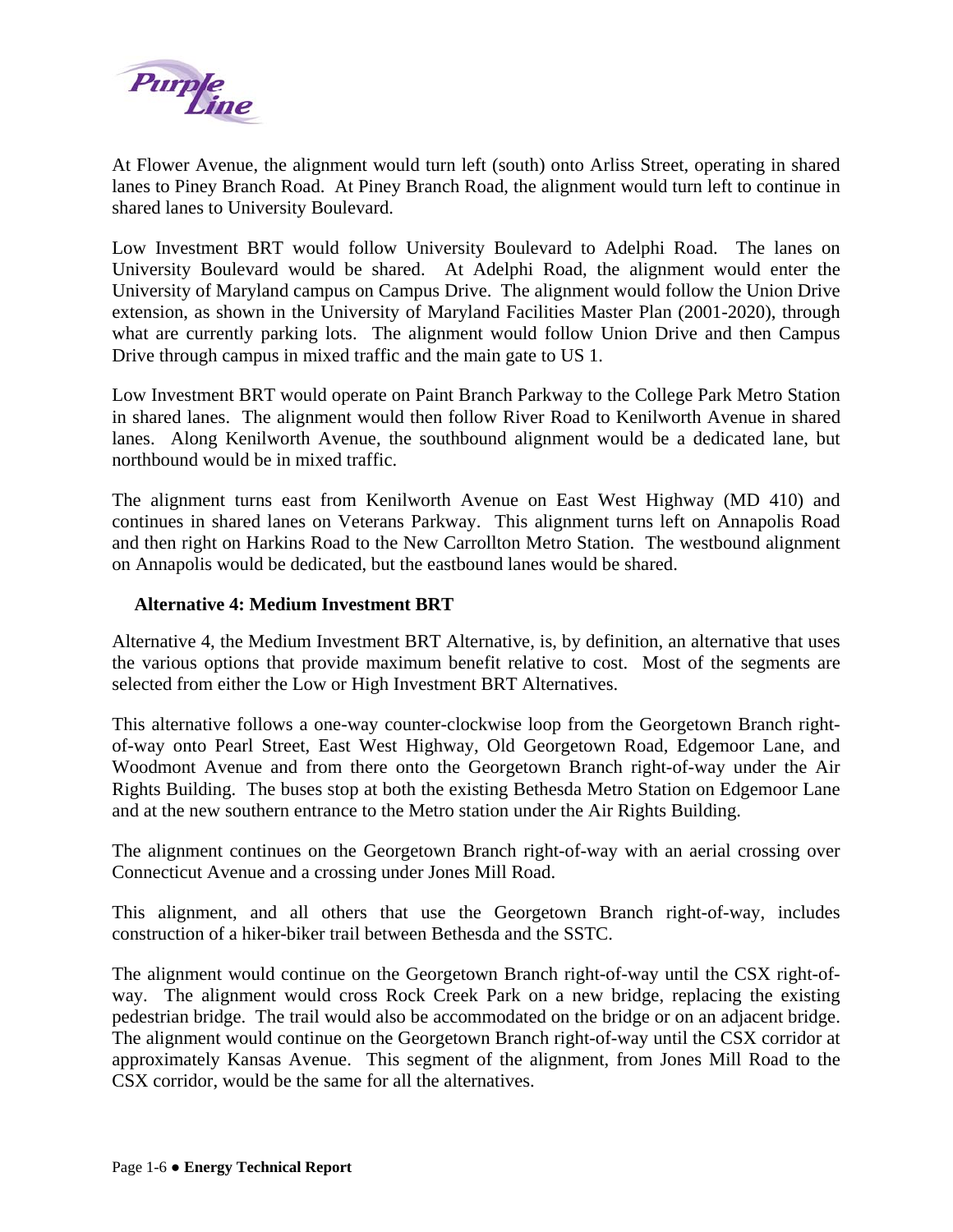

As with Low Investment BRT, this alternative would follow the CSX corridor on the south side of the right-of-way, but it would cross  $16<sup>th</sup>$  Street and Spring Street below the grade of the streets, at approximately the same grade as the CSX tracks. The station at  $16<sup>th</sup>$  Street would have elevators and escalators to provide access from  $16<sup>th</sup>$  Street.

After passing under the Spring Street Bridge, Medium Investment BRT would rise above the level of the existing development south of the CSX right-of-way. East of the Falklands Chase apartments, Medium Investment BRT would cross over the CSX tracks on an aerial structure to enter the SSTC parallel to, but at a higher level than, the existing tracks.

After the SSTC, Medium Investment BRT would leave the CSX right-of-way and follow Bonifant Street at-grade, crossing Georgia Avenue, and just prior to Fenton Street turn north toward Wayne Avenue. The alignment would continue on Wayne Avenue in shared lanes with added left turn lanes to Flower Avenue and then Arliss Street. At Piney Branch Road, the alternative would turn left into dedicated lanes to University Boulevard.

Medium Investment BRT would be in dedicated lanes on University Boulevard with an at-grade crossing of the intersections. The alignment would continue through the University of Maryland campus in dedicated lanes on Campus Drive and then continue at-grade in a new exclusive transitway along the intramural fields to US 1.

Crossing US 1 at-grade, Medium Investment BRT would pass through the East Campus development on Rossborough Lane to Paint Branch Parkway. The alignment would continue on Paint Branch Parkway and River Road in shared lanes, as with Low Investment BRT. At Kenilworth Avenue, both lanes would be dedicated.

Turning left on East West Highway, Medium Investment BRT would be in dedicated lanes. As with Low Investment BRT, this alternative would travel in shared lanes on Veterans Parkway.

Medium Investment BRT would continue on Veterans Parkway to Ellin Road, where it would turn left into dedicated lanes to the New Carrollton Metro Station.

#### **Alternative 5: High Investment BRT via Master Plan Alignment**

The High Investment BRT Alternative is intended to provide the most rapid travel time for a BRT alternative. It would make maximum use of vertical grade separation and horizontal traffic separation. Tunnels and aerial structures are proposed at key locations to improve travel time and reduce delay. When operating within or adjacent to existing roads, this alternative would operate primarily in dedicated lanes. Like Medium Investment BRT, this alternative would serve the Bethesda Station both at the existing Bethesda bus terminal at the Metro station and at the new south entrance to the Metro station beneath the Apex Building.

High Investment BRT would follow a one-way loop in Bethesda from the Master Plan alignment onto Pearl Street, then travel west on East West Highway and Old Georgetown Road into the Bethesda Metro Station bus terminal, exit onto Woodmont Avenue southbound, and then continue left under the Air Rights Building to rejoin the Georgetown Branch right-of-way.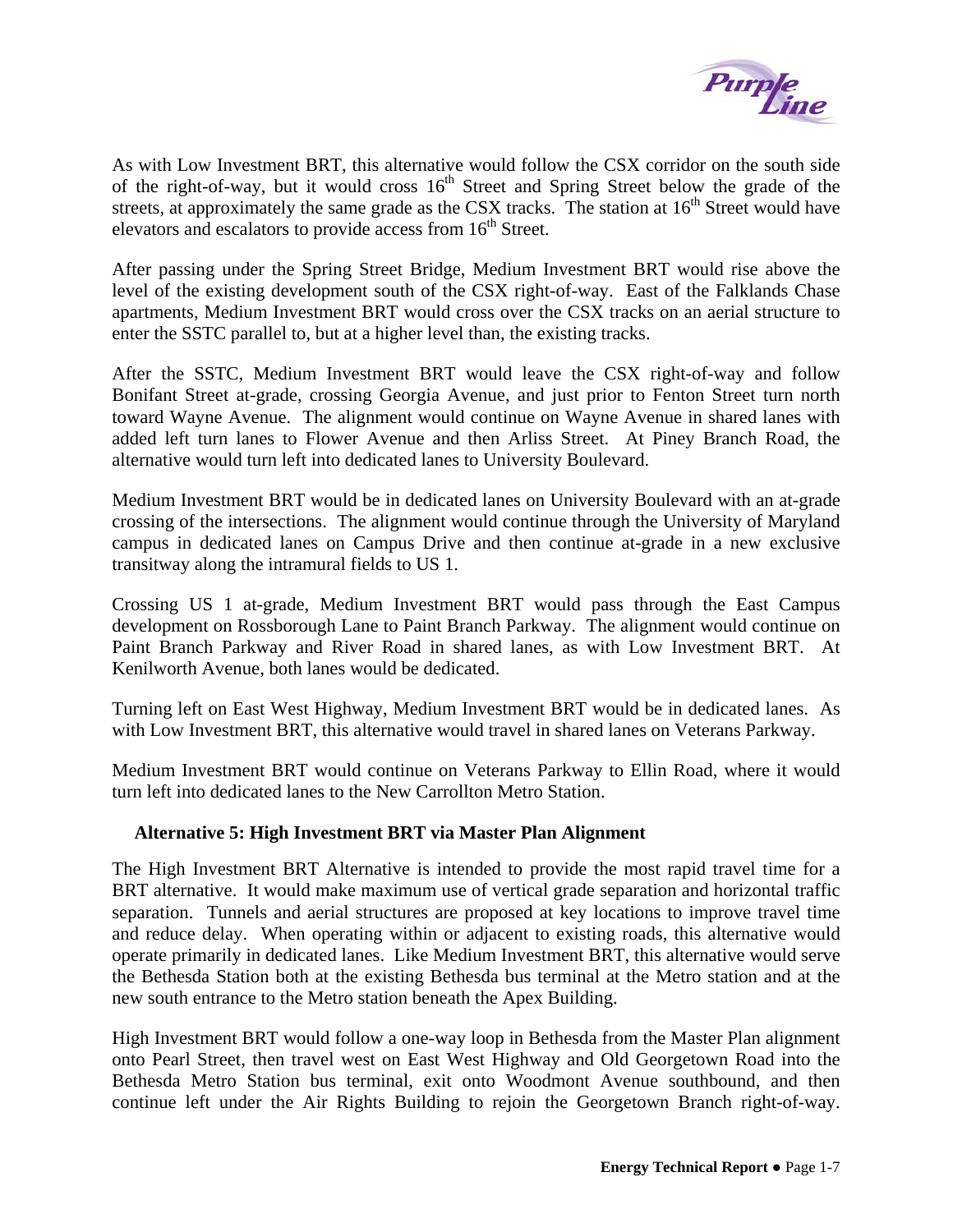

Elevators would provide a direct connection to the south end of the Bethesda Metro Station in the tunnel under the Air Rights Building.

High Investment BRT would be the same as Medium Investment BRT until it reaches the CSX corridor. As with the Low and Medium Investment BRT Alternatives, this alternative would follow the CSX corridor on the south side of the right-of-way, but it would cross  $16<sup>th</sup>$  Street and Spring Street below the grade of the streets, at approximately the same grade as the CSX tracks. The station at  $16<sup>th</sup>$  Street would have elevators and escalators to provide access from  $16<sup>th</sup>$  Street.

The crossing of the CSX right-of-way would be the same as for Medium Investment BRT. From the SSTC, High Investment BRT would continue along the CSX tracks until Silver Spring Avenue, where the alignment would turn east entering a tunnel, passing under Georgia Avenue, and turning north to Wayne Avenue. The alignment would return to the surface on Wayne Avenue near Cedar Street. It would continue on Wayne Avenue in dedicated lanes, crossing Sligo Creek Parkway, and entering a tunnel approximately half-way between Sligo Creek and Flower Avenue, then turning east to pass under Plymouth Street, crossing under Flower Avenue, and emerging from the tunnel on Arliss Street.

High Investment BRT would be the same on Piney Branch Road and University Boulevard except that the alignment would have grade-separated crossings over New Hampshire Avenue and Riggs Road.

Approaching University of Maryland, the alignment would cross under Adelphi Road. After Adelphi Road, the alignment would follow Campus Drive and turn onto the proposed Union Drive extended. The alignment would enter a tunnel while on Union Drive, prior to Cole Field House, and pass through the campus under Campus Drive. After emerging from the tunnel east of Regents Drive, the alignment would be the same as Medium Investment BRT, until Paint Branch Parkway.

The alignment would continue east on Paint Branch Parkway in dedicated lanes, except under the CSX overpass, to the College Park Metro Station. The alternative would then follow River Road in dedicated lanes. The alignment would be dedicated on these roadways, except under the CSX Bridge on Paint Branch Parkway.

From River Road (also in dedicated lanes) near Haig Drive, the alignment would turn right and enter a tunnel heading south, roughly parallel to Kenilworth Avenue. Near East West Highway (MD 410), the alignment would turn left and continue in the tunnel under Anacostia River Park. The alignment would transition to a surface alignment west of the Kenilworth Avenue/East West Highway intersection. The alternative would follow East West Highway in dedicated lanes.

High Investment BRT would turn right down Veterans Parkway in dedicated lanes. Unlike Medium Investment BRT, this alignment would cross under Annapolis Road before continuing on to Ellin Road.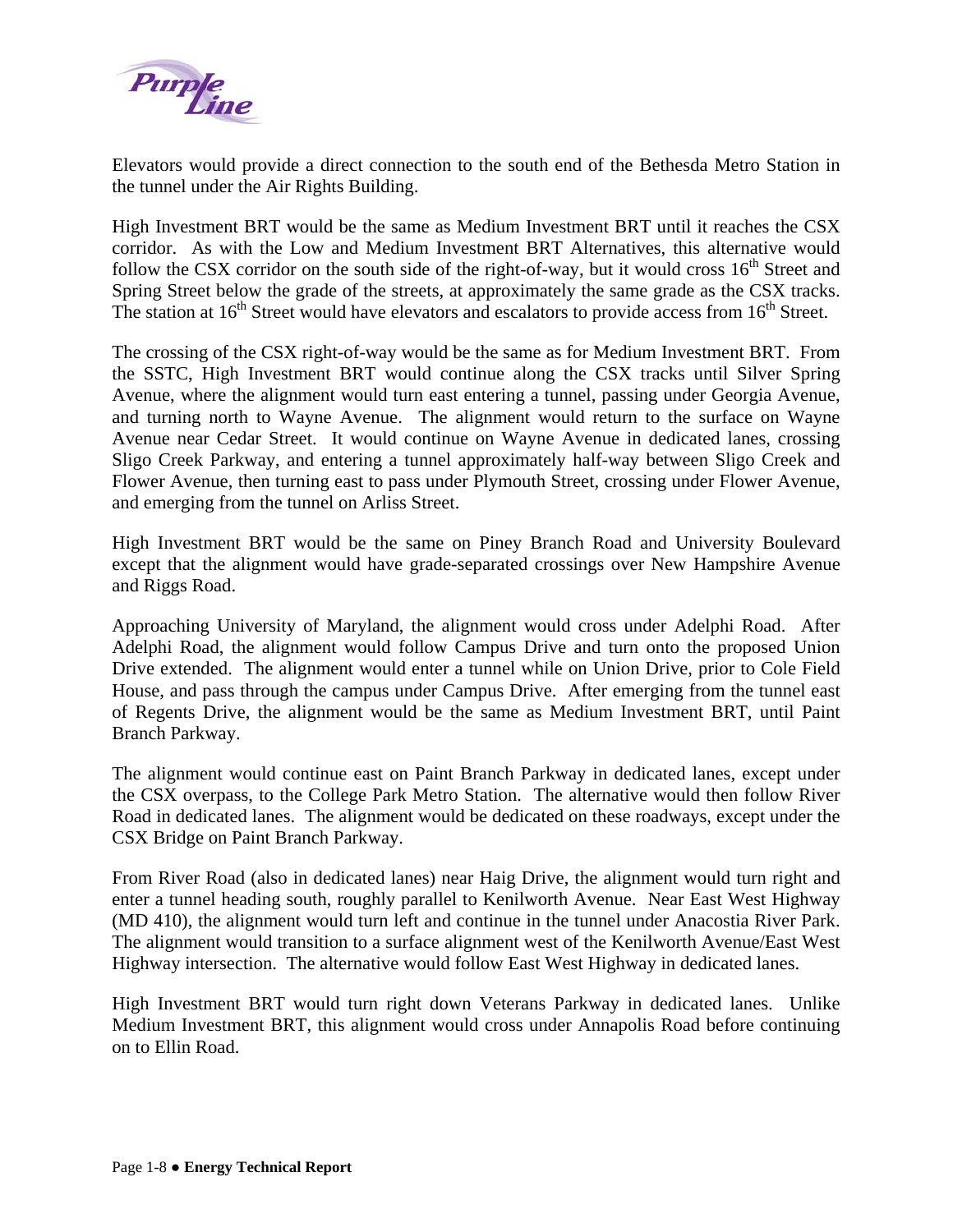

#### **Alternative 6: Low Investment LRT**

The Low Investment LRT Alternative would operate in shared and dedicated lanes with minimal use of vertical grade separation and horizontal traffic separation. All LRT Alternatives would serve only the south entrance of the Bethesda Station and would operate there in a stub-end platform arrangement.

Low Investment LRT would begin on the Georgetown Branch right-of-way near the Bethesda Metro Station under the Air Rights Building. The hiker-biker trail connection to the Capital Crescent Trail would not be through the tunnel under the Air Rights Building, but rather through Elm Street Park on existing streets. The terminal station would be the Bethesda Metro Station with a connection to the southern end of the existing station platform.

After emerging from under the Air Rights Building, the transitway would follow the Georgetown Branch right-of-way, crossing Connecticut Avenue at-grade and crossing under Jones Mill Road. Between approximately Pearl Street and just west of Jones Mill Road, the trail would be on the north side of the transitway; elsewhere it would be on the south side.

The segment from Jones Mill Road to Spring Street in the CSX corridor would be the same as for Low and Medium Investment BRT.

After crossing Spring Street, Low Investment LRT would be the same as the Medium and High Investment BRT Alternatives.

Low Investment LRT would be the same as Medium Investment BRT from the SSTC to Bonifant Street to Wayne Avenue.

Turning right, Low Investment LRT would continue at-grade on Wayne Avenue in shared lanes, crossing Sligo Creek Parkway and entering a tunnel from Wayne Avenue to pass under Plymouth Street. As with High Investment BRT, the alignment emerges from the tunnel on Arliss Street.

The Low Investment LRT Alternative would then follow Piney Branch Road and University Boulevard at-grade in dedicated lanes. In keeping with the low investment definition of this alternative, the major intersections of New Hampshire Avenue and Riggs Road would not be grade-separated.

As this alternative approaches Adelphi Road, the grade of the existing roadway is too steep for the type of LRT vehicles being considered. For this reason, the transitway would cross the intersection below grade.

At Adelphi Road, the alignment would enter the University of Maryland campus on Campus Drive. The alignment would follow the same alignment to the College Park Metro Station as described for Medium Investment BRT.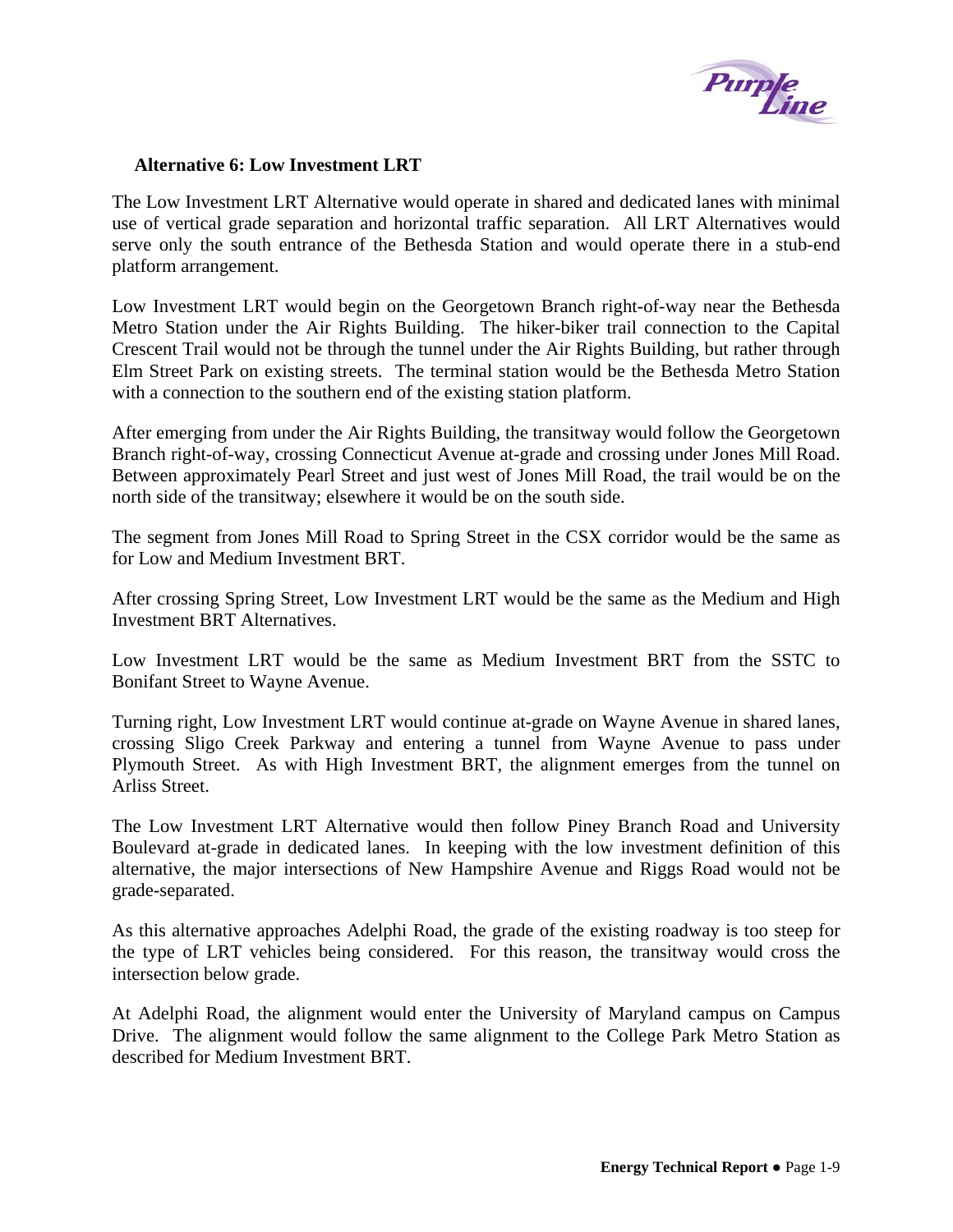<span id="page-13-0"></span>

From the College Park Metro Station to the terminus at the New Carrollton Metro Station, Low Investment LRT would be in dedicated lanes on River Road. On Kenilworth Avenue, the LRT would be in a dedicated lane southbound, but a shared lane northbound. On East West Highway, the LRT would be in dedicated lanes with shared left turn lanes and in shared lanes under Baltimore-Washington Parkway. On Veterans Parkway, the LRT is in dedicated lanes.

As with Low Investment BRT, this alignment turns left on Annapolis Road from Veterans Parkway and then right on Harkins Road to the New Carrollton Metro Station. The segments on Annapolis Road and Harkins Lane would be dedicated.

#### **Alternative 7: Medium Investment LRT**

Medium Investment LRT is the same as Low Investment LRT from Bethesda to the CSX corridor, except that the alignment would cross over Connecticut Avenue.

Along the CSX corridor, the alignment would be the same as High Investment BRT, gradeseparated (below) at 16<sup>th</sup> and Spring Streets. The alignment would be the same as Medium and High Investment BRT and Low Investment LRT from Spring Street through the SSTC.

From the SSTC, the alignment would follow Bonifant Street in dedicated lanes to Wayne Avenue. On Wayne Avenue, this alterative would be in shared lanes with added left turn lanes. The alignment would be the same as Low Investment LRT until Paint Branch Parkway, where it would be in dedicated lanes, except under the CSX/metro tracks at the College Park Metro Station, except for Paint Branch Parkway where it would be in dedicated lanes. The LRT follows River Road, Kenilworth Avenue, East West Highway, and Veterans Parkway in dedicated lanes. At the intersection of Veterans Parkway and Annapolis Road the LRT continues across Annapolis, turning left at Ellin Road still in dedicated lanes.

#### **Alternative 8: High Investment LRT**

Alternative 8, High Investment LRT, would be the same as the High Investment BRT Alternative, except for the Bethesda terminus. The alignment would begin just west of the tunnel under the Air Rights Building. The hiker-biker trail would follow the alignment through the tunnel under the Air Rights Building. Because of physical constraints, the trail would be elevated above the westbound tracks. The trail would return to grade as it approaches Woodmont Avenue. The terminal station would be the Bethesda Metro Station with a connection to the southern end of the existing station platform.

#### *1.2.4. Design Options*

#### **North Side of CSX**

This design option is based on the Georgetown Branch Master Plan. From the eastern end of the Georgetown Branch right-of-way, the alignment would cross under the CSX corridor and then continue down the north side. It would emerge from the tunnel near Lyttonsville Road in Woodside. The alignment would be below the grade of  $16<sup>th</sup>$  Street, passing under the bridge, but providing a station at that location. It would also pass under the Spring Street Bridge but would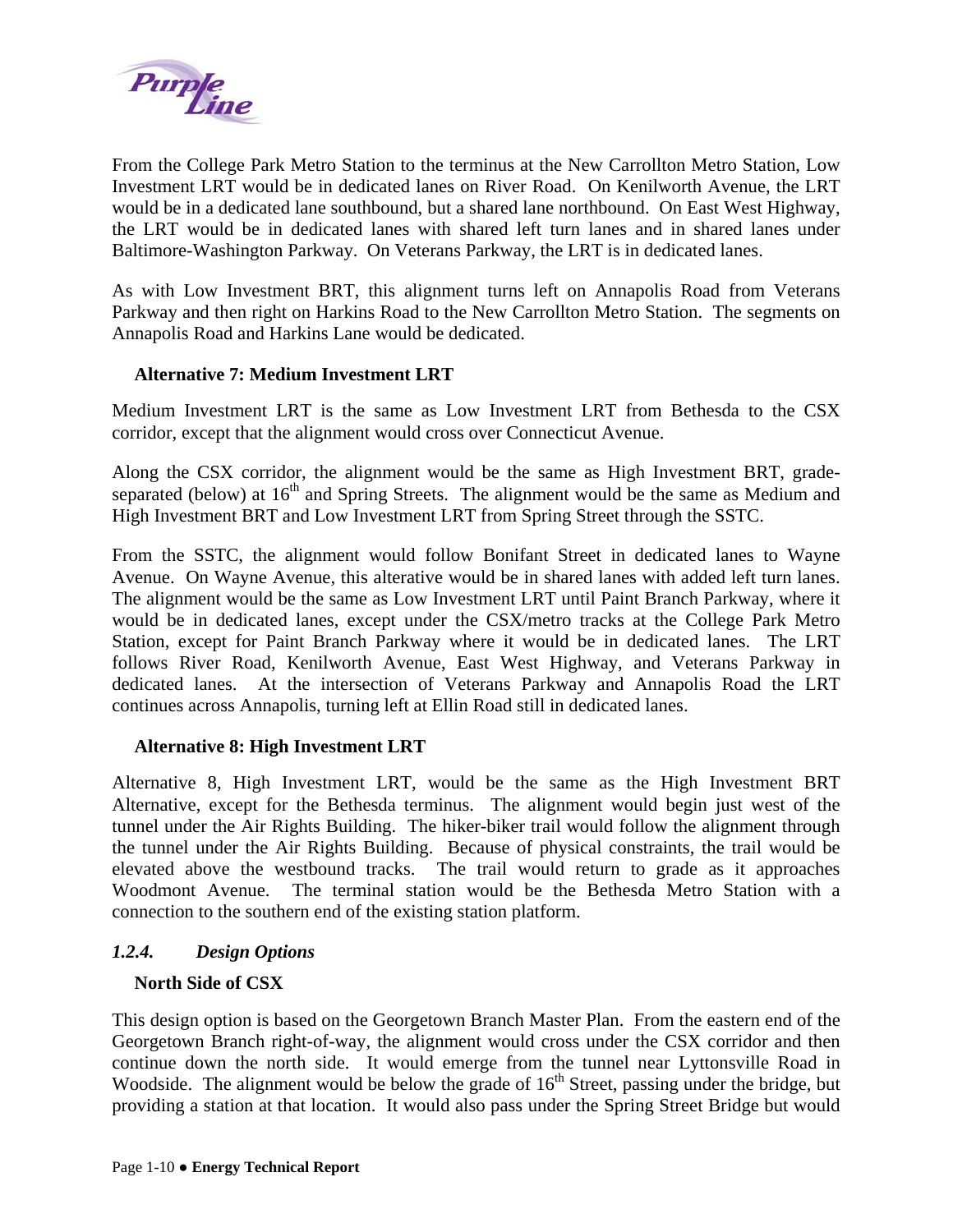

<span id="page-14-0"></span>begin to rise on an aerial structure over the CSX right-of-way 1,000 feet northwest of Colesville Road due to the location of the Metro Plaza Building. The aerial structure over the CSX rightof-way would provide the required 23-foot clearance from top of rail to bottom of structure. The alternative would enter the SSTC parallel to, but at a higher level than, the existing tracks.

#### **South Side of CSX with a Crossing West of the Falklands Chase Apartments**

This option would operate on the south side of the CSX, as described either at or below grade at 16<sup>th</sup> Street. The alignment would cross the CSX corridor between Spring Street and Fenwick Lane. This option would continue along the north side of the CSX right-of-way on an aerial structure over the CSX right-of-way 1,000 feet northwest of Colesville Road, due to the location of the Metro Plaza Building. The aerial structure over the CSX right-of-way would provide the required 23-foot clearance from top of rail to bottom of structure. The alternative would enter the SSTC parallel to, but at a higher level than, the existing tracks.

#### **Silver Spring/Thayer Tunnel**

This design option would begin at the SSTC where the alignment leaves the CSX corridor near Silver Spring Avenue. It would enter a tunnel on Silver Spring Avenue passing under Georgia Avenue and Fenton Street. At approximately Grove Street, the alignment would shift northward to continue under the storm drain easement and backyards of homes on Thayer and Silver Spring Avenues. The transitway would emerge from the tunnel behind the East Silver Spring Elementary School on Thayer Avenue and follow Thayer Avenue across Dale Drive to Piney Branch Road. If the mode selected were LRT, the grade of Piney Branch Road would require an aerial structure from west of Sligo Creek and Sligo Creek Parkway and would return to grade just west of Flower Avenue. This aerial structure requires that the road be widened. For this design option, a station would be located on Thayer Avenue where the alignment would emerge from the tunnel.

#### **University of Maryland Campus via Preinkert Drive**

Preinkert Drive is being evaluated as a design option for both BRT and LRT through the campus of University of Maryland. The alignment would run from the west on Campus Drive turning right onto Preinkert Drive where it would head southeast. The transitway would turn left to pass directly between LeFrak Hall and the South Dining Campus Hall and then northeast through the Lot Y parking lot. From there, the alignment would run east along Chapel Drive between Memorial Chapel and Marie Mount Hall and eventually would pass to the south of Lee Building at Chapel Fields. The alignment would continue onto Rossborough Lane, passing directly north of Rossborough Inn to cross US 1, and continues east through the East Campus development.

#### *1.2.5. Stations and Station Facilities*

Between 20 and 21 stations are being considered for each of the alternatives. Table 1-1 provides the stations for each of the Build Alternatives.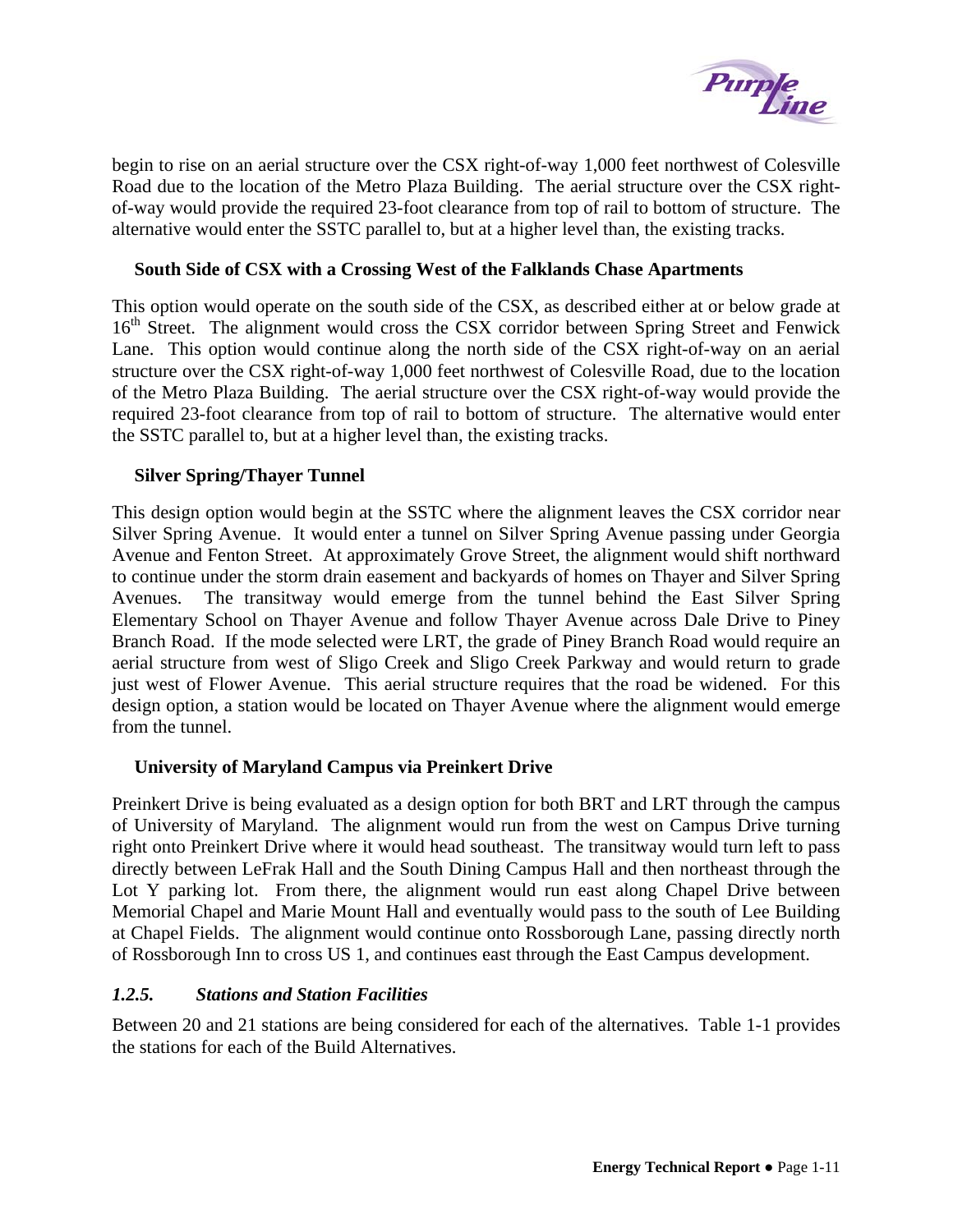<span id="page-15-0"></span>

| <b>Segment Name</b>                  | Low<br>Invest.<br><b>BRT</b> | <b>Medium</b><br>Invest.<br><b>BRT</b> | High<br>Invest.<br><b>BRT</b> | Low<br>Invest.<br><b>LRT</b> | <b>Medium</b><br>Invest.<br><b>LRT</b> | <b>High</b><br>Invest.<br><b>LRT</b> |
|--------------------------------------|------------------------------|----------------------------------------|-------------------------------|------------------------------|----------------------------------------|--------------------------------------|
| Bethesda Metro, North Entrance       | Yes                          | Yes                                    | Yes                           | N/A                          | N/A                                    | N/A                                  |
| <b>Medical Center Metro</b>          | Yes                          | N/A                                    | N/A                           | N/A                          | $\mathbf{N}/\mathbf{A}$                | $\mathbf{N}/\mathbf{A}$              |
| Bethesda Metro, South Entrance       | N/A                          | Yes                                    | Yes                           | <b>Yes</b>                   | Yes                                    | Yes                                  |
| <b>Connecticut Avenue</b>            | Yes                          | Yes                                    | Yes                           | Yes                          | Yes                                    | Yes                                  |
| Lyttonsville                         | Yes                          | Yes                                    | Yes                           | Yes                          | Yes                                    | Yes                                  |
| Woodside/16 <sup>th</sup> Street     | Yes                          | Yes                                    | Yes                           | Yes                          | Yes                                    | Yes                                  |
| <b>Silver Spring Transit Center</b>  | Yes                          | Yes                                    | Yes                           | Yes                          | Yes                                    | Yes                                  |
| <b>Fenton Street</b>                 | Yes                          | Yes                                    | N/A                           | Yes                          | Yes                                    | N/A                                  |
| Dale Drive                           | Yes                          | Yes                                    | Yes                           | Yes                          | Yes                                    | Yes                                  |
| <b>Manchester Place</b>              | Yes                          | Yes                                    | Yes                           | Yes                          | Yes                                    | Yes                                  |
| <b>Arliss Street</b>                 | Yes                          | Yes                                    | Yes                           | Yes                          | Yes                                    | Yes                                  |
| <b>Gilbert Street</b>                | Yes                          | Yes                                    | Yes                           | Yes                          | Yes                                    | Yes                                  |
| Takoma/Langley Transit Center        | Yes                          | Yes                                    | Yes                           | Yes                          | Yes                                    | Yes                                  |
| <b>Riggs Road</b>                    | Yes                          | Yes                                    | Yes                           | Yes                          | Yes                                    | Yes                                  |
| Adelphi Road                         | Yes                          | Yes                                    | Yes                           | Yes                          | Yes                                    | Yes                                  |
| University of Maryland Campus Center | Yes                          | Yes                                    | Yes                           | Yes                          | Yes                                    | Yes                                  |
| US <sub>1</sub>                      | Yes                          | N/A                                    | N/A                           | N/A                          | N/A                                    | N/A                                  |
| <b>East Campus</b>                   | N/A                          | Yes                                    | Yes                           | Yes                          | Yes                                    | Yes                                  |
| College Park Metro                   | Yes                          | Yes                                    | Yes                           | Yes                          | Yes                                    | Yes                                  |
| <b>River Road</b>                    | Yes                          | Yes                                    | Yes                           | Yes                          | Yes                                    | Yes                                  |
| Riverdale Park                       | Yes                          | Yes                                    | Yes                           | Yes                          | Yes                                    | Yes                                  |
| Riverdale Heights                    | Yes                          | Yes                                    | Yes                           | Yes                          | Yes                                    | Yes                                  |
| Annapolis Road                       | Yes                          | Yes                                    | Yes                           | Yes                          | Yes                                    | Yes                                  |
| New Carrollton Metro                 | Yes                          | Yes                                    | Yes                           | Yes                          | Yes                                    | Yes                                  |

#### **Table 1-1: Stations by Alternative**

The design of the Purple Line stations has not been determined at this stage of the project; however, the stations would likely include the following elements: shelters, ticket vending machines, seating, and electronic schedule information. The stations would be located along the transitway and would be on local sidewalks or in the median of the streets, depending on the location of the transitway. Because both the BRT and LRT vehicles under consideration are "low floor," the platforms would be about 14 inches above the height of the roadway. The platforms would be approximately 200 feet long and between 10 and 15 feet wide, depending on the anticipated level of ridership at each particular station. No new parking facilities would be constructed as part of the Purple Line. Municipal parking garages exist near the Bethesda and Silver Spring Metro Stations, and transit parking facilities exist at the College Park and New Carrollton Metro Stations.

Additional kiss-and-ride facilities would be considered at the stations at Connecticut Avenue on the Georgetown Branch right-of-way and Lyttonsville. The SSTC, College Park Metro Station, and New Carrollton Metro Station already have kiss-and-ride parking facilities available and the Purple Line would not add more. It has been determined that kiss-and-ride facilities are not needed at the Takoma/Langley Transit Center.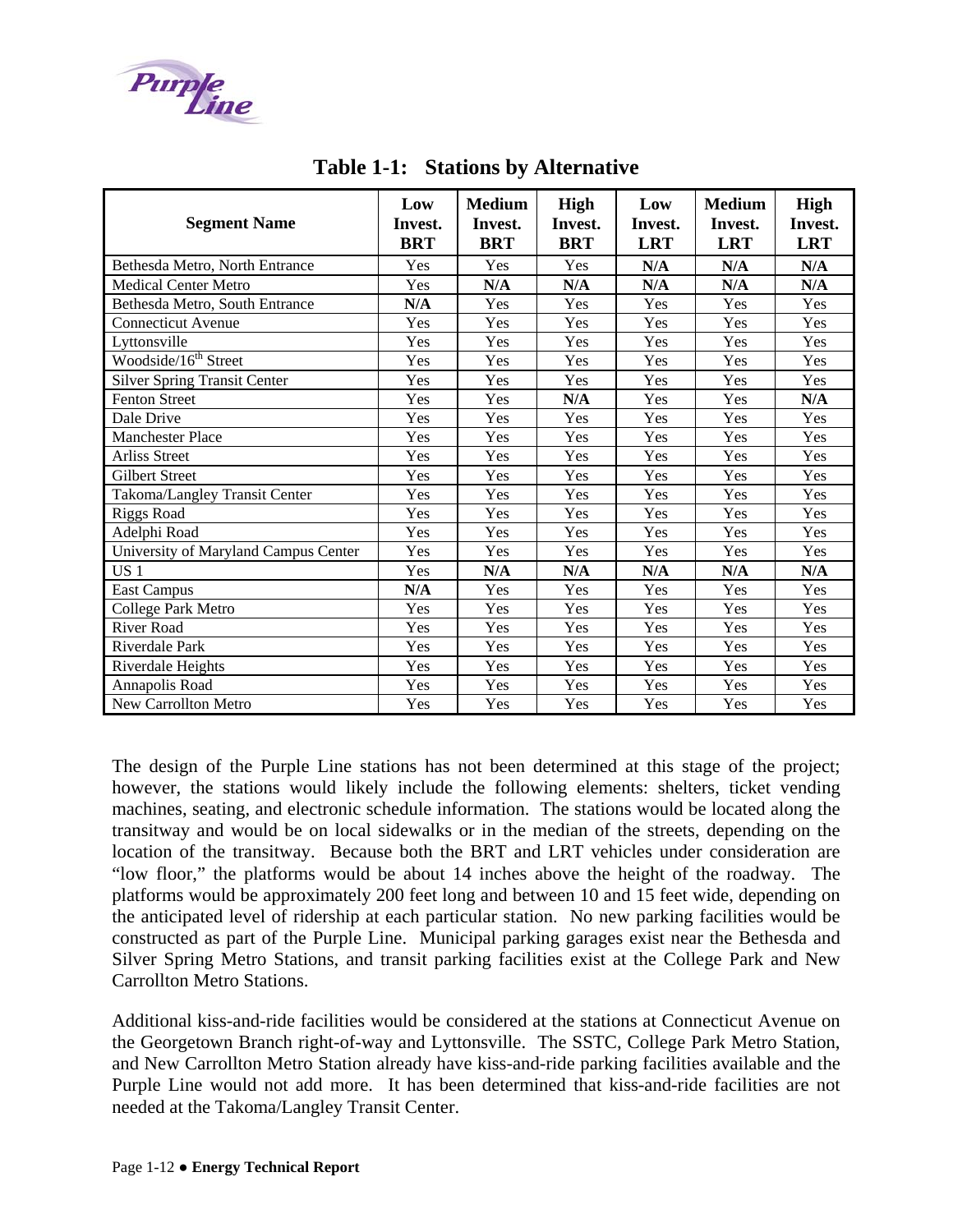

#### <span id="page-16-0"></span>*1.2.6. Maintenance and Storage Facilities*

LRT and BRT both require maintenance and storage facilities; however, the requirements in terms of location and size are not the same. LRT requires a facility located along the right-ofway while a BRT facility can be located elsewhere. Depending on the construction phasing and mode chosen, two maintenance facilities (one in Montgomery County and one in Prince George's County) are ideal.

The size of the facility depends on the number of vehicles required. A fleet of 40 to 45 vehicles (including Spares) would require approximately 20 acres. The Purple Line would also require storage for non-revenue vehicles and equipment such as: maintenance, supervisory, and security vehicles.

Activities at the maintenance facility would include:

- Vehicle Storage area (tracks for LRT)
- Inspection/Cleaning
- Running Repairs
- Maintenance/Repair
- Operations/Security
- Parking
- Materials/Equipment Storage

Two sites improve operations by providing services and storage near the ends of the alignment. It is possible to have one site provide the majority of the services and the other function as an auxiliary site.

Five potential sites were identified during the course of the alternatives analysis and were evaluated for environmental impacts. As part of the screening process three were eliminated from further consideration. These five sites are listed below:

- Lyttonsville This is a maintenance facility on Brookville Road in Lyttonsville, currently used by Montgomery County Ride On buses and school buses. The Purple Line would require the use of some additional adjacent property.
- Haig Court This site is located on River Road at Haig Court. It would require minimal grading, but is partly wooded, and is very close to the residential neighborhood of Riverdale which is also a historic district.
- North Veterans Parkway This site is located on the north side of Veterans Parkway. This site is heavily wooded and includes steep grades.
- Glenridge Maintenance Facility This site is located on the south side of Veterans Parkway near West Lanham Shopping Center. It is currently being used as a maintenance facility for Prince George's County Park vehicles.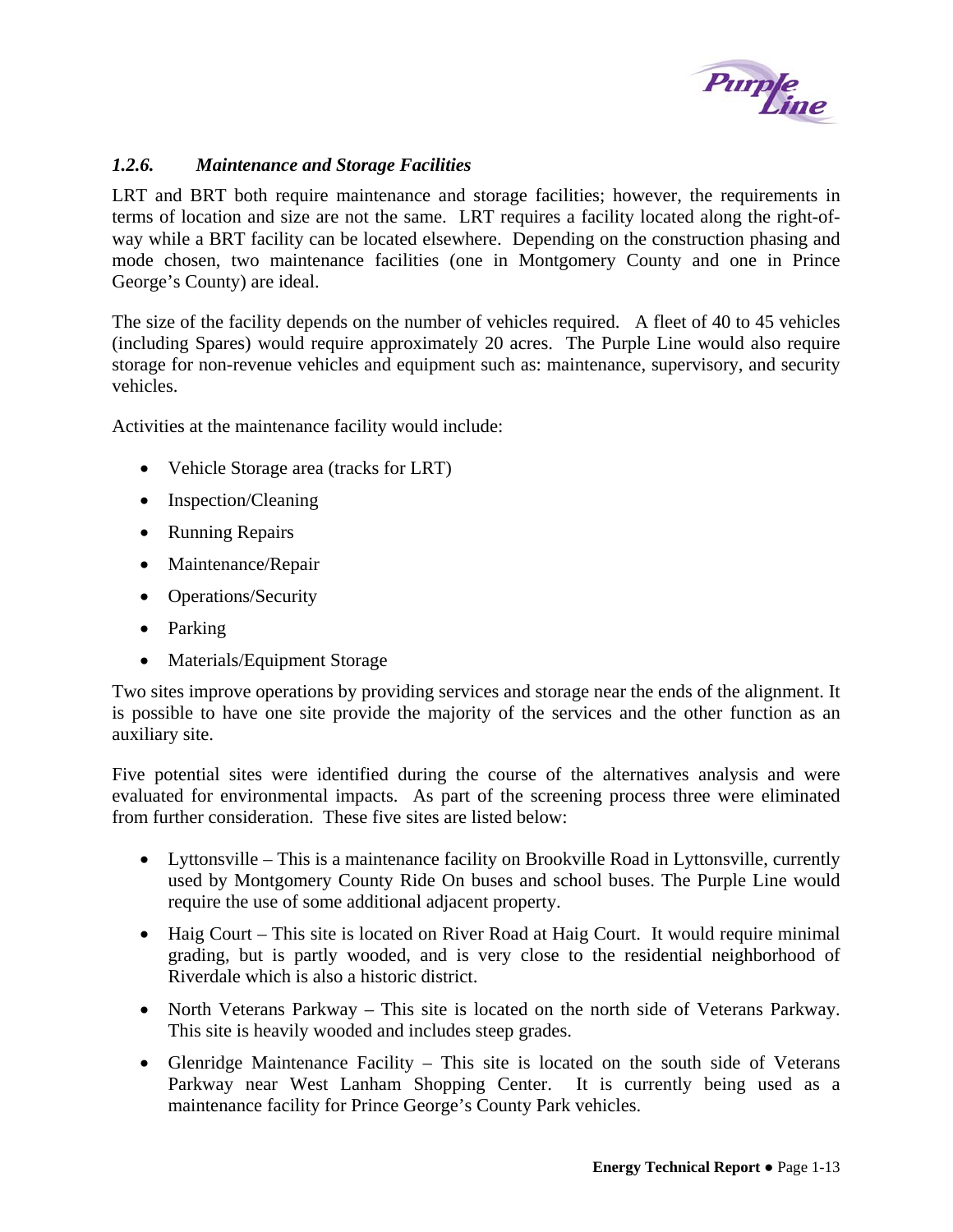<span id="page-17-0"></span>

• MTA New Carrollton property – This site is a parcel owned but the MTA on the east side of the New Carrollton Metro station. It is not particularly well located for use buy the Purple Line because it would require the Purple Line to pass under or around the New Carrollton Metro Station.

The Lyttonsville site and the Glenridge Maintenance Facility were identified as the two sites most appropriate for maintenance and storage facilities for the project based on potential environmental effects and location. These two sites would provide sufficient capacity for either BRT or LRT operations; and are well located near either end of the alignment.

#### *1.2.7. Traction Power Substations*

Light rail's electric traction power system requires electrical substations approximately every 1.25 miles, depending on the frequency and size of the vehicles. These substations, which are approximately 10 feet by 40 feet, do not need to be immediately adjacent to the tracks. This flexibility means the substations can be located to minimize visual intrusions and can be visually shielded by fencing, landscaping, or walls, or can be incorporated into existing buildings. The number and location of these substations will be determined during the preliminary engineering phase of project development.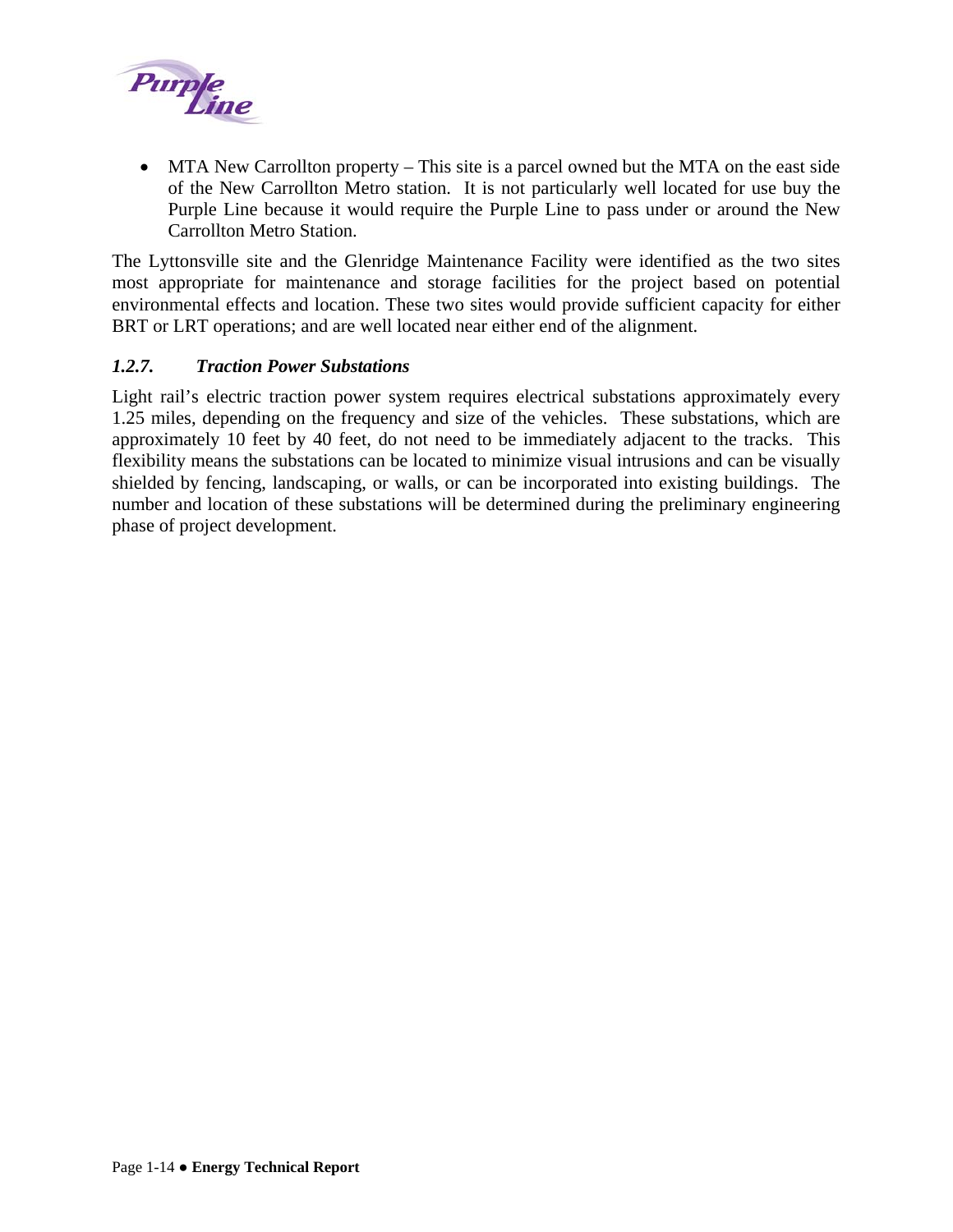

## <span id="page-18-0"></span>**2. Environmental Analysis**

#### **2.1. Affected Environment**

Energy is commonly measured in terms of British thermal units, or Btus. A Btu is defined as the amount of heat required to raise the temperature of one pound of water by one degree Fahrenheit. For transportation projects, energy usage is predominantly influenced by the amount of fuel used. The average Btu content of fuels is the heat value (or energy content) per quantity of fuel as determined from tests of fuel samples.

Transportation accounts for a major portion of the energy consumed in the United States (U.S.). As shown in Figure 2-1, transportation is the second largest source of energy consumption in the U.S. In Maryland, the transportation sector is the largest source of energy consumption. On a per capita basis, Maryland's transportation energy consumption is 75.3 million Btus, which is below the U.S. per capita average of 93.1 million Btus (U.S. Department of Transportation 1993). As shown in Figure 2-2, petroleum (e.g., gasoline, diesel fuel, jet fuel) is the predominant source of energy for transportation in Maryland.

Transportation energy is generally discussed in terms of direct and indirect energy. Direct energy involves all energy consumed by vehicle propulsion. This energy is a function of traffic characteristics such as volume, speed, distance traveled, vehicle mix, and thermal value of the fuel being used. Indirect energy consumption involves the non-recoverable, one-time energy expenditure involved in constructing the physical infrastructure associated with the project.

#### **2.2. Environmental Consequences**

This section provides a quantitative assessment of the project's impact on transportation-related energy consumption in the study area. Two methodologies currently used to estimate a project's energy consumption were applied. The first is based on the analysis techniques discussed in the report *Energy and Transportation Systems* (California Department of Transportation (Caltrans) and the U.S. Federal Highway Administration (FHWA), 1983), as well as *Urban Transportation and Energy: The Potential Savings of Different Modes* (Congress of the U.S. 1977). The second methodology is based on factors in the *Transportation Energy Data Book, Edition 26* (U.S. Department of Energy 2007).

The direct energy impacts were calculated for the project using both methods. The analyses produced similar results in that both showed approximately the same percentage reduction in roadway vehicular energy demand. Given the age of the source data for each of the analysis techniques, and the fact that the 1983 data must be brought up to date using a series of correction factors, only the results from the *Transportation Energy Data Book* (U.S. Department of Energy 2007) are presented.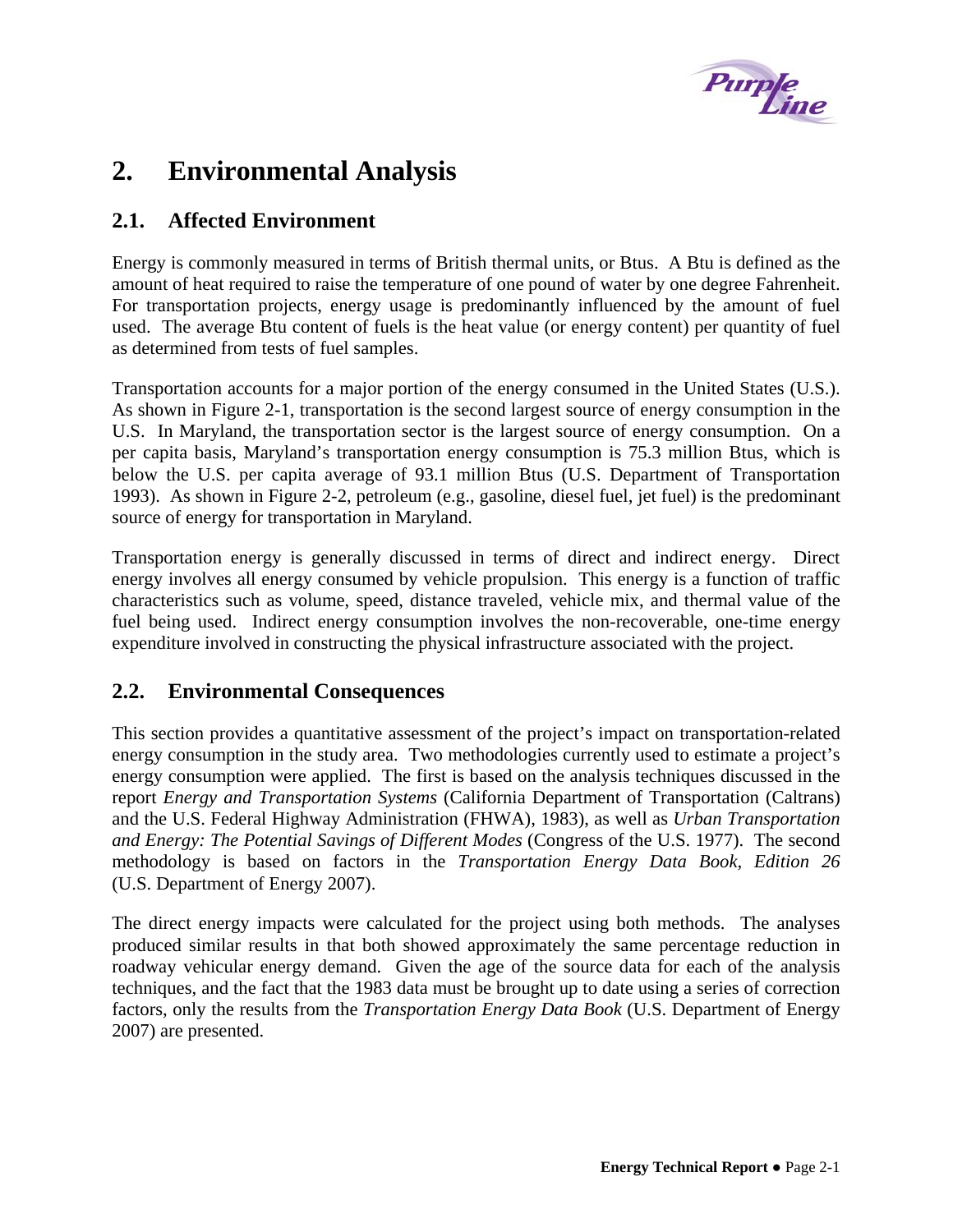<span id="page-19-0"></span>



**Figure 2-1: Energy Consumption by Sector** 



*Source: U.S. Department of Energy, Energy Information Administration, State Energy Data 2003 Consumption, Washington, DC: 2006. URL http://www.eia.doe.gov/emeu/states/\_states.html as of October 26, 2006.* 

#### **Figure 2-2: Transportation Energy Consumption by Energy Source**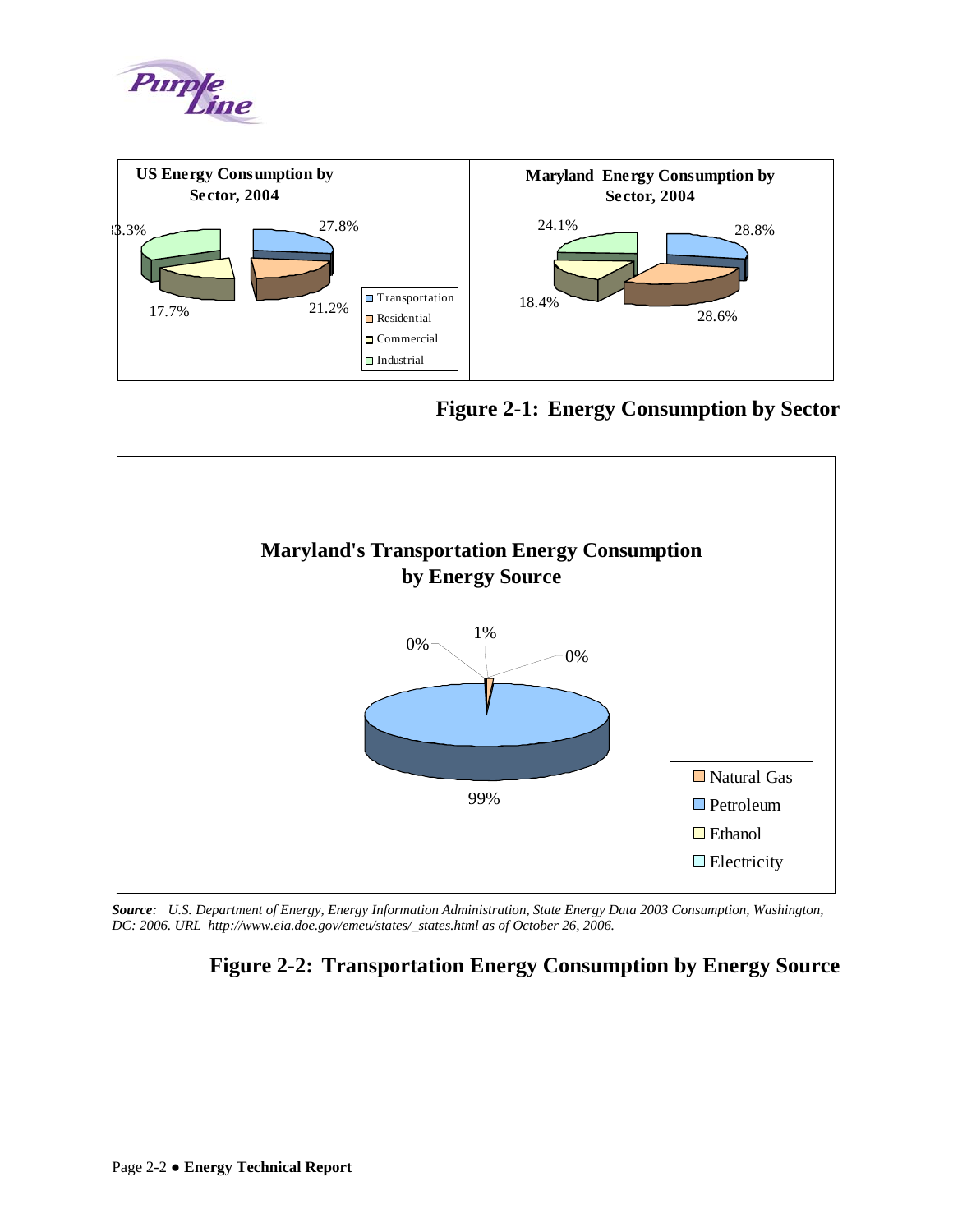

#### <span id="page-20-0"></span>*2.2.1. Direct Energy*

As shown in Table 2-1, the project is predicted to have little or no effect on overall energy consumption in the project area. Roadway energy is predicted to decrease under all the alternatives with the exception of the TSM Alternative. This is due to the predicted changes in vehicle miles traveled (VMT) under the build alternatives as compared to the No Build Alternative. Overall, total energy levels are predicted to increase under the TSM Alternative (0.04 percent) and decrease under the remaining alternatives. The Medium Investment LRT and BRT Alternatives, as compared to the No Build Alternative, are predicted to demonstrate the largest overall energy reduction (0.07 percent), followed by the High Investment BRT (0.05 percent), Low Investment LRT (0.03 percent), High Investment LRT (0.02 percent), and the Low Investment BRT (0.00 percent).

In terms of energy per passenger mile, the Medium Investment LRT Alternative, as compared to the No Build Alternative, is predicted to demonstrate the largest overall energy reduction (0.09 percent) followed by the Low and High Investment LRT Alternatives (0.07 percent) the High Investment BRT Alternative (0.06 percent) and the Low Investment BRT Alternative (0.02 percent). The TSM Alternative is predicted to increase total energy use in terms of Btus/ passenger mile by 0.02 percent, as compared to the No Build Alternative. This is because, Btu per passenger mile varies by mode, as shown in Figure 2-3. The Btu per passenger miles shown in Figure 2-3 are based on general load factors from the U.S. Department of Energy's report titled *Transportation Energy Data Book, Edition 26,* dated 2007.

All changes in energy consumption are less than 0.10 percent, making them essentially immeasurable.



**Figure 2-3: Energy Intensities by Mode**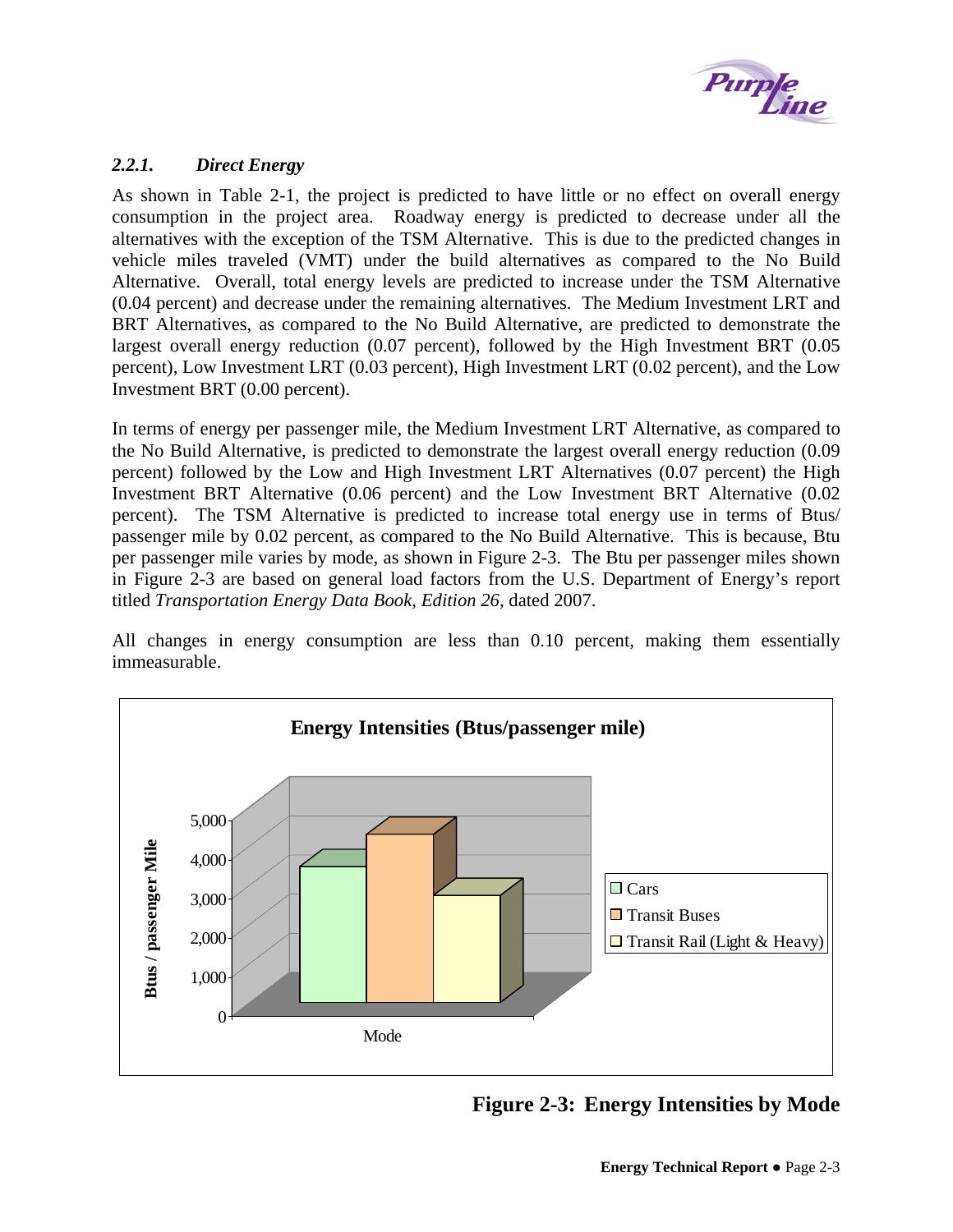

<span id="page-21-0"></span>

|                                                                           |                  |                | Low<br><b>Investment</b> | <b>Medium</b><br><b>Investment</b> | High<br><b>Investment</b> | Low<br><b>Investment</b> | <b>Medium</b><br><b>Investment</b> | High<br><b>Investment</b> |  |
|---------------------------------------------------------------------------|------------------|----------------|--------------------------|------------------------------------|---------------------------|--------------------------|------------------------------------|---------------------------|--|
| <b>Mode</b>                                                               | <b>No Build</b>  | <b>TSM</b>     | <b>BRT</b>               | <b>BRT</b>                         | <b>BRT</b>                | <b>LRT</b>               | <b>LRT</b>                         | <b>LRT</b>                |  |
| <b>Roadways</b>                                                           |                  |                |                          |                                    |                           |                          |                                    |                           |  |
| Daily VMT                                                                 | 261,054,000      | 261,110,000    | 261,002,000              | 260,940,000                        | 260,879,000               | 260,867,000              | 260,870,000                        | 260,877,000               |  |
| Average Speed (mph)                                                       | 24.5             | 24.5           | 24.5                     | 24.4                               | 24.4                      | 24.4                     | 24.4                               | 24.4                      |  |
| <b>Energy Intensity</b>                                                   |                  |                |                          |                                    |                           |                          |                                    |                           |  |
| Auto (Btus)                                                               | 261,625          | 261,681        | 261,573                  | 261,511                            | 261,450                   | 261,438                  | 261,441                            | 261,448                   |  |
| Light Trucks (Btus)                                                       | 863,033          | 863,218        | 862,861                  | 862,656                            | 862,454                   | 862,415                  | 862,424                            | 862,448                   |  |
| Heavy Trucks (Btus)                                                       | 364,525          | 364,603        | 364,452                  | 364,366                            | 364,280                   | 364,264                  | 364,268                            | 364,278                   |  |
| <b>Total Roadway Btus</b><br>(millions)                                   | 1,489,183        | 1,489,502      | 1,488,886                | 1,488,532                          | 1,488,184                 | 1,488,116                | 1,488,133                          | 1,488,173                 |  |
| <b>Total Roadway Btus</b><br>Percent Change from<br><b>Baseline</b>       |                  | 0.02%          | $-0.02%$                 | $-0.07%$                           | $-0.07\%$                 | $-0.07%$                 | $-0.09%$                           | $-0.07%$                  |  |
| <b>Btus Per Passenger</b><br>Miles(assuming 1.2<br>passengers/vehicle)    | 4,754            | 4,754          | 4,754                    | 4,754                              | 4,754                     | 4,754                    | 4,754                              | 4,754                     |  |
| Total Btus (million) Per<br>Passenger Mile                                | 1,240,986        | 1,241,252      | 1,240,738                | 1,240,444                          | 1,240,154                 | 1,240,097                | 1,240,111                          | 1,240,144                 |  |
| <b>LRT</b>                                                                |                  |                |                          |                                    |                           |                          |                                    |                           |  |
| Daily VMT                                                                 | $\Omega$         | $\overline{0}$ | $\Omega$                 | $\theta$                           | $\theta$                  | 7286                     | 7208                               | 7599                      |  |
| <b>Electric Propulsion Btus</b><br>(millions)                             | 0.00             | 0.00           | 0.00                     | $\boldsymbol{0}$                   | 0.00                      | 625                      | 618                                | 652                       |  |
| <b>Btus Per Passenger</b><br>Miles (assuming 22.4)<br>passengers/vehicle) | $\boldsymbol{0}$ | $\overline{0}$ | $\boldsymbol{0}$         | $\boldsymbol{0}$                   | $\boldsymbol{0}$          | 3,828                    | 3,828                              | 3,828                     |  |
| Total Btus (million) Per<br>Passenger Mile                                | $\boldsymbol{0}$ | $\overline{0}$ | $\boldsymbol{0}$         | $\overline{0}$                     | $\overline{0}$            | 28                       | 28                                 | 29                        |  |

## **Table 2-1: 2030 Direct Energy Consumption**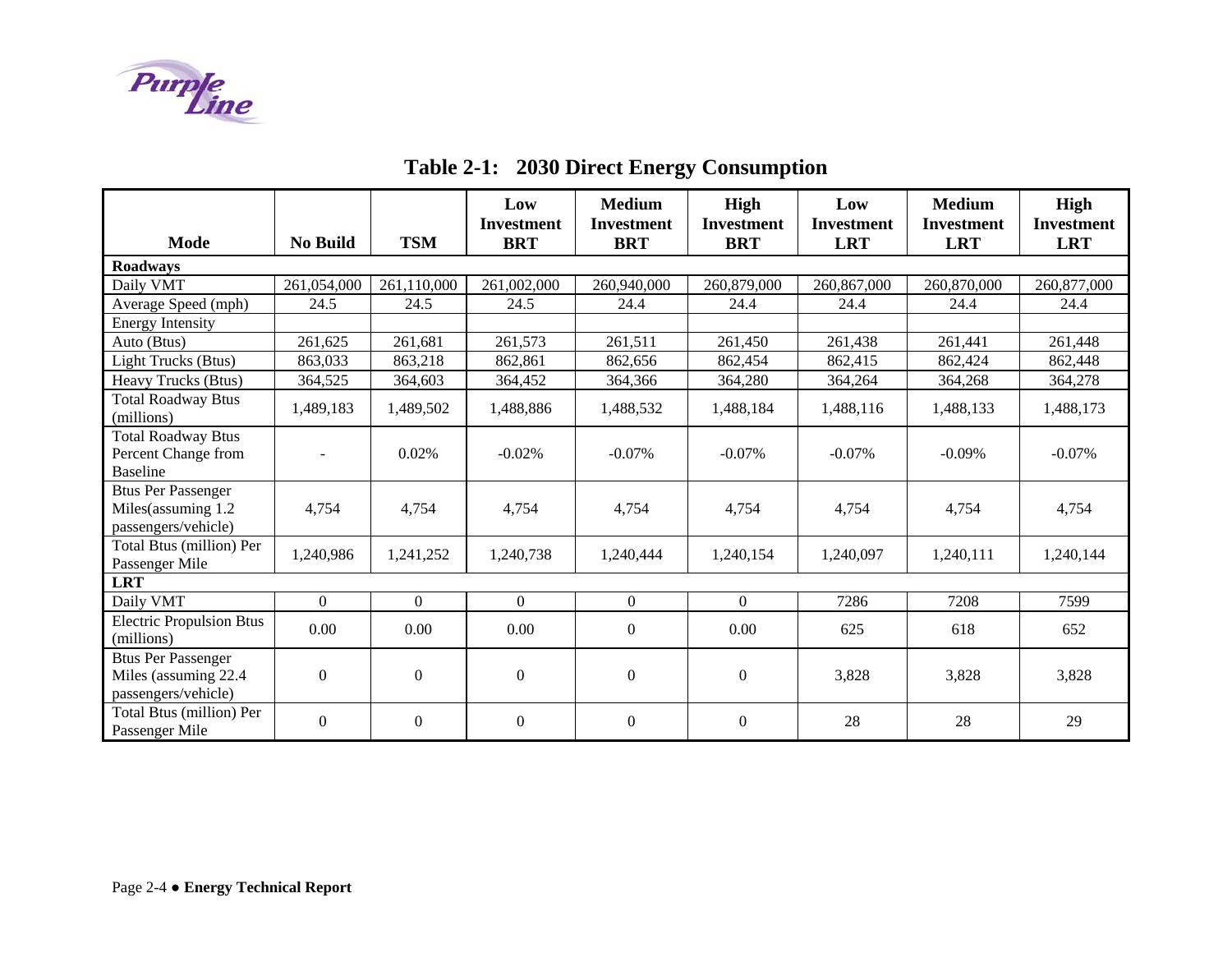

|                                                                          |                  |            | Low<br><b>Investment</b> | <b>Medium</b><br><b>Investment</b> | <b>High</b><br><b>Investment</b> | Low<br><b>Investment</b> | <b>Medium</b><br><b>Investment</b> | High<br><b>Investment</b> |  |
|--------------------------------------------------------------------------|------------------|------------|--------------------------|------------------------------------|----------------------------------|--------------------------|------------------------------------|---------------------------|--|
| Mode                                                                     | <b>No Build</b>  | <b>TSM</b> | <b>BRT</b>               | <b>BRT</b>                         | <b>BRT</b>                       | <b>LRT</b>               | <b>LRT</b>                         | <b>LRT</b>                |  |
| <b>BRT</b>                                                               |                  |            |                          |                                    |                                  |                          |                                    |                           |  |
| Daily VMT                                                                | $\overline{0}$   | 7,354      | 7,354                    | 7,213                              | 7,284                            | $\mathbf{0}$             | $\boldsymbol{0}$                   | $\boldsymbol{0}$          |  |
| <b>Total BRT Btus</b><br>(millions)                                      | 0.00             | 314        | 314                      | 308                                | 311                              | $\Omega$                 | $\Omega$                           | $\Omega$                  |  |
| <b>Btus Per Passenger</b><br>Miles (Assuming 8.7)<br>passengers/vehicle) | $\Omega$         | 4,907      | 4,907                    | 4,907                              | 4,907                            | $\mathbf{0}$             | $\mathbf{0}$                       | $\mathbf{0}$              |  |
| Total Btus (million) Per<br>Passenger Mile                               | $\boldsymbol{0}$ | 36         | 36                       | 35                                 | 36                               | $\mathbf{0}$             | $\theta$                           | $\overline{0}$            |  |
| Total (Roadways, LRT & BRT)                                              |                  |            |                          |                                    |                                  |                          |                                    |                           |  |
| Daily Direct Energy<br>Btus (millions)<br>Consumed                       | 1,489,183        | 1,489,816  | 1,489,200                | 1,488,840                          | 1,488,495                        | 1,488,741                | 1,488,751                          | 1,488,825                 |  |
| Percent Change from<br>No Build                                          |                  | 0.04%      | 0.00%                    | $-0.07%$                           | $-0.05%$                         | $-0.03\%$                | $-0.07\%$                          | $-0.02%$                  |  |
| Total (Roadways, LRT & BRT) in Terms of Passenger Miles                  |                  |            |                          |                                    |                                  |                          |                                    |                           |  |
| Daily Direct Energy<br>Btus (millions)<br>Consumed                       | 1,240,986        | 1,241,288  | 1,240,774                | 1,240,479                          | 1,240,189                        | 1,240,125                | 1,240,138                          | 1,240,173                 |  |
| Percent Change from<br>No Build                                          |                  | 0.02%      | $-0.02%$                 | $-0.07%$                           | $-0.06%$                         | $-0.07%$                 | $-0.09%$                           | $-0.07\%$                 |  |

## **Table 2-1: 2030 Direct Energy Consumption (continued)**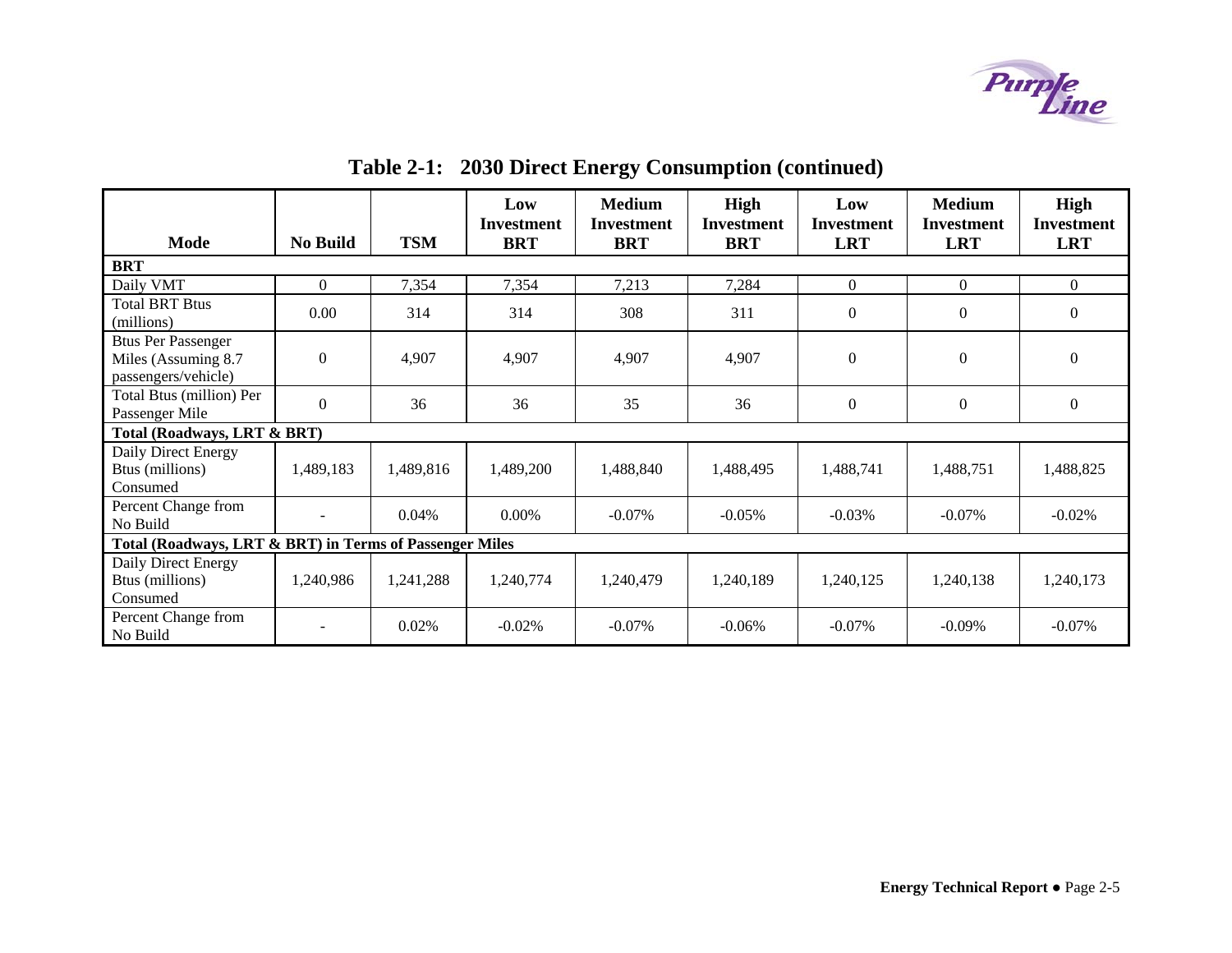<span id="page-23-0"></span>

#### *2.2.2. Indirect Energy*

Indirect energy is the energy needed to construct the project. Accurate indirect energy costs are extremely difficult to estimate given the uncertainty of field variables at this point in the analysis. The indirect energy values calculated should be considered as an indicator between alternatives, rather than absolute values. Construction energy factors estimate the amount of energy necessary to extract raw materials, manufacture and fabricate construction materials, transport materials to the work site, and complete construction activities.

The analysis is based on the number of lane miles (or track miles) to be constructed for each alternative. Estimates of construction energy reflect at-grade, elevated and below grade construction. As shown in Table 2-2, indirect energy expenditures are predicted to be highest for the LRT Alternatives. This is due to the higher energy requirements estimated for constructing one track mile as compared to one roadway mile.

| <b>Type of Construction</b>          | <b>Number of Track or</b><br><b>Lane Feet</b> | <b>Number of Track or</b><br><b>Lane Miles</b> | <b>Btus Consumed</b><br>(millions) |
|--------------------------------------|-----------------------------------------------|------------------------------------------------|------------------------------------|
| <b>Low Investment BRT</b>            |                                               |                                                |                                    |
| <b>Track</b>                         |                                               |                                                |                                    |
| <b>Track At-Grade</b>                | 0.0                                           | 0.0                                            | 0.0                                |
| <b>Track Elevated or Below Grade</b> | 0.0                                           | 0.0                                            | 0.0                                |
| <b>Track Total</b>                   | 0.0                                           | 0.0                                            | 0.0                                |
| Roadways                             |                                               |                                                |                                    |
| <b>Surface Roadways</b>              | 172,162.0c                                    | 32.6                                           | 195,638.7                          |
| <b>Elevated Roadways</b>             | 6,325.0                                       | 1.2                                            | 17,120.6                           |
| Roadway Total                        | 178,487.0                                     | 33.8                                           | 212,759.3                          |
| <b>System Total</b>                  | 178,487.0                                     | 33.8                                           | 212,759.3                          |
| <b>Medium Investment BRT</b>         |                                               |                                                |                                    |
| <b>Track</b>                         |                                               |                                                |                                    |
| <b>Track At-Grade</b>                | 0.0                                           | 0.0                                            | 0.0                                |
| <b>Track Elevated or Below Grade</b> | 0.0                                           | 0.0                                            | 0.0                                |
| <b>Track Total</b>                   | 0.0                                           | 0.0                                            | 0.0                                |
| Roadways                             |                                               |                                                |                                    |
| <b>Surface Roadways</b>              | 159,272.0                                     | 30.2                                           | 180,991.0                          |
| <b>Elevated Roadways</b>             | 16,845.0                                      | 3.2                                            | 45,596.4                           |
| Roadway Total                        | 176,117.0                                     | 33.4                                           | 226,587.3                          |
| <b>System Total</b>                  | 176,117.0                                     | 33.4                                           | 226,587.3                          |
| <b>High Investment BRT</b>           |                                               |                                                |                                    |
| <b>Track</b>                         |                                               |                                                |                                    |
| <b>Track At-Grade</b>                | 0.0                                           | 0.0                                            | 0.0                                |
| <b>Track Elevated or Below Grade</b> | 0.0                                           | 0.0                                            | 0.0                                |
| <b>Track Total</b>                   | 0.0                                           | 0.0                                            | 0.0                                |
| Roadways                             |                                               |                                                |                                    |
| <b>Surface Roadways</b>              | 124,014.0                                     | 23.5                                           | 140,925.0                          |
| <b>Elevated Roadways</b>             | 52,692.0                                      | 10.0                                           | 142,627.7                          |
| Roadway Total                        | 176,706.0                                     | 33.5                                           | 283,552.8                          |
| <b>System Total</b>                  | 176,706.0                                     | 33.5                                           | 283,552.8                          |

**Table 2-2: 2030 Indirect Energy Consumption**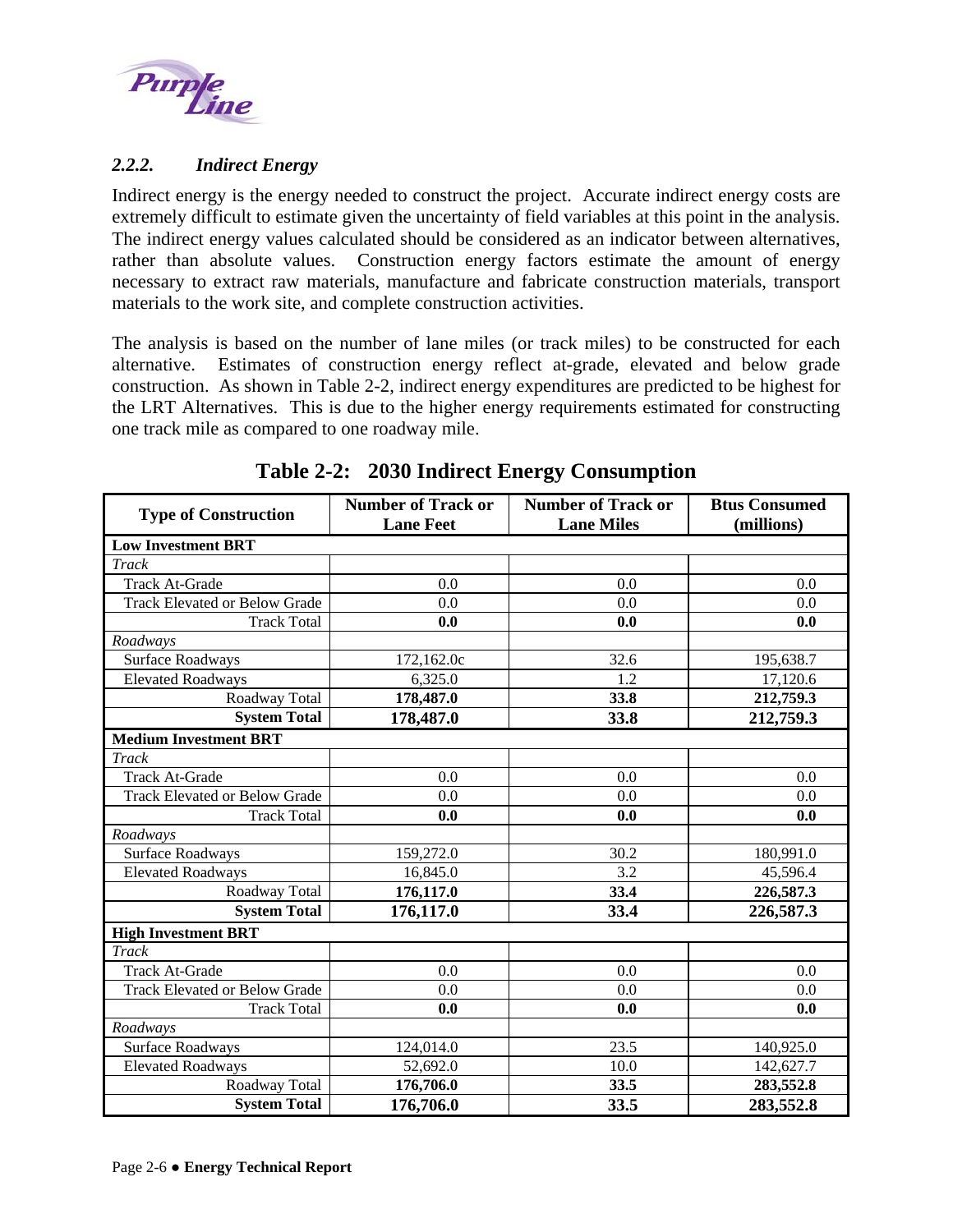

<span id="page-24-0"></span>

| <b>Type of Construction</b>          | <b>Number of Track or</b><br><b>Number of Track or</b><br><b>Lane Feet</b><br><b>Lane Miles</b> |      | <b>Btus Consumed</b><br>(millions) |  |
|--------------------------------------|-------------------------------------------------------------------------------------------------|------|------------------------------------|--|
| <b>Low Investment LRT</b>            |                                                                                                 |      |                                    |  |
| <b>Track</b>                         |                                                                                                 |      |                                    |  |
| <b>Track At-Grade</b>                | 143,856.0                                                                                       | 27.2 | 445,226.2                          |  |
| <b>Track Elevated or Below Grade</b> | 26,396.0                                                                                        | 5.0  | 277,258.1                          |  |
| <b>Track Total</b>                   | 170,252.0                                                                                       | 32.2 | 722,484.3                          |  |
| Roadways                             |                                                                                                 |      |                                    |  |
| <b>Surface Roadways</b>              | 0.0                                                                                             | 0.0  | 0.0                                |  |
| <b>Elevated Roadways</b>             | 0.0                                                                                             | 0.0  | 0.0                                |  |
| Roadway Total                        | 0.0                                                                                             | 0.0  | 0.0                                |  |
| <b>System Total</b>                  | 170,252.0                                                                                       | 32.2 | 722,484.3                          |  |
| <b>Medium Investment LRT</b>         |                                                                                                 |      |                                    |  |
| <b>Track</b>                         |                                                                                                 |      |                                    |  |
| <b>Track At-Grade</b>                | 150,016.0                                                                                       | 28.4 | 464,291.0                          |  |
| <b>Track Elevated or Below Grade</b> | 21,926.0                                                                                        | 4.2  | 230,306.1                          |  |
| <b>Track Total</b>                   | 171,942.0                                                                                       | 32.6 | 694,597.2                          |  |
| Roadways                             |                                                                                                 |      |                                    |  |
| <b>Surface Roadways</b>              | 0.0                                                                                             | 0.0  | 0.0                                |  |
| Elevated Roadways                    | 0.0                                                                                             | 0.0  | 0.0                                |  |
| Roadway Total                        | 0.0                                                                                             | 0.0  | 0.0                                |  |
| <b>System Total</b>                  | 171,942.0                                                                                       | 32.6 | 694,597.2                          |  |
| <b>High Investment LRT</b>           |                                                                                                 |      |                                    |  |
| <b>Track</b>                         |                                                                                                 |      |                                    |  |
| <b>Track At-Grade</b>                | 119,522.0                                                                                       | 22.6 | 369,913.8                          |  |
| <b>Track Elevated or Below Grade</b> | 53,692.0                                                                                        | 10.2 | 563,969.6                          |  |
| <b>Track Total</b>                   | 173,214.0                                                                                       | 32.8 | 933,883.4                          |  |
| Roadways                             |                                                                                                 |      |                                    |  |
| <b>Surface Roadways</b>              | 0.0                                                                                             | 0.0  | 0.0                                |  |
| <b>Elevated Roadways</b>             | 0.0                                                                                             | 0.0  | 0.0                                |  |
| Roadway Total                        | 0.0                                                                                             | 0.0  | 0.0                                |  |
| <b>System Total</b>                  | 173,214.0                                                                                       | 32.8 | 933,883.4                          |  |

#### **Table 2-2: 2030 Indirect Energy Consumption (continued)**

**Notes:** 

1. U.S. Department of Energy's Assessment of Energy Impacts of Improving Highway-Infrastructure Materials, 1995

2. Minor bridge rehabilitation in urban area (million btus/lane-mile) 14,292 million btus/track mile

3. Surface highway major widening (million btus/lane-mile) 6,000 million btus/track mile

4. Energy and Transportation Systems, Caltrans, 1983; New York State Draft Energy Analysis Guidelines for Project Level Analysis - 2003

5. LRT track construction (million btus/track mile) 16,341 million btus/track mile

6. LRT elevated / tunnel track construction (assumes track and bridge rehabilitation energies) 30,633 million btus/track mile

#### *2.2.3. Measures to Minimize Harm*

Conservation of energy could be achieved in facility planning, construction, operation, and maintenance. Conservation could also be applied to recycling pavements, hardware items (guardrails, signals, tires, right-of-way, etc.), using indigenous plants for landscaping, and applying Best Management Practices in roadway maintenance. Other measures that could be applied include using high pressure sodium vapor lamps for light, solar powered lighting, promoting carpools, vanpools, buses, and bicycle projects.